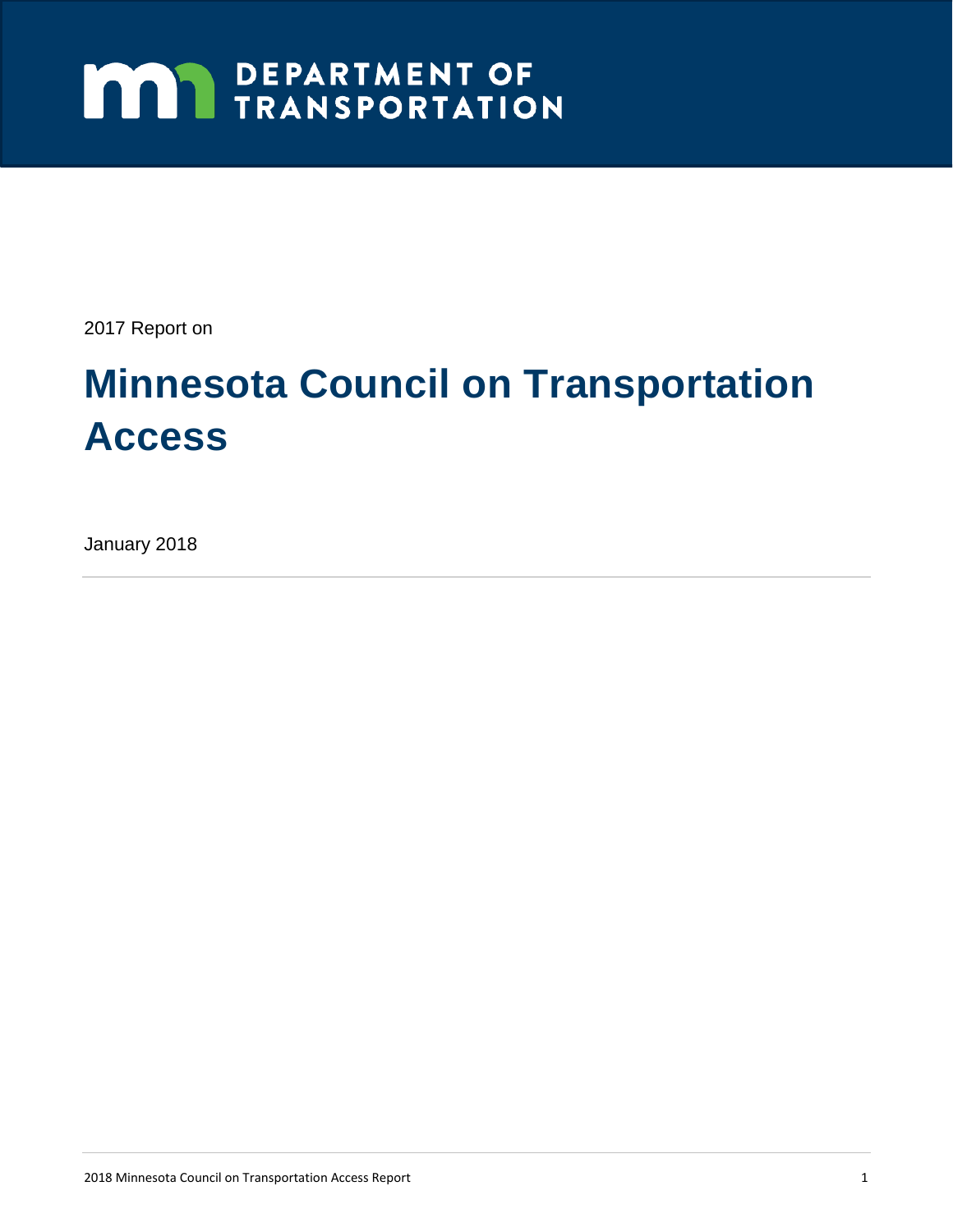Prepared by:

The Minnesota Department of Transportation 395 John Ireland Boulevard Saint Paul, Minnesota 55155-1899

Phone: 651-296-3000 Toll-Free: 1-800-657-3774 TTY, Voice or ASCII: 1-800-627-3529

To request this document in an alternative format, call 651-366-4718 or 1-800-657-3774 (Greater Minnesota). You may also send an email to **ADArequest.dot@state.mn.us**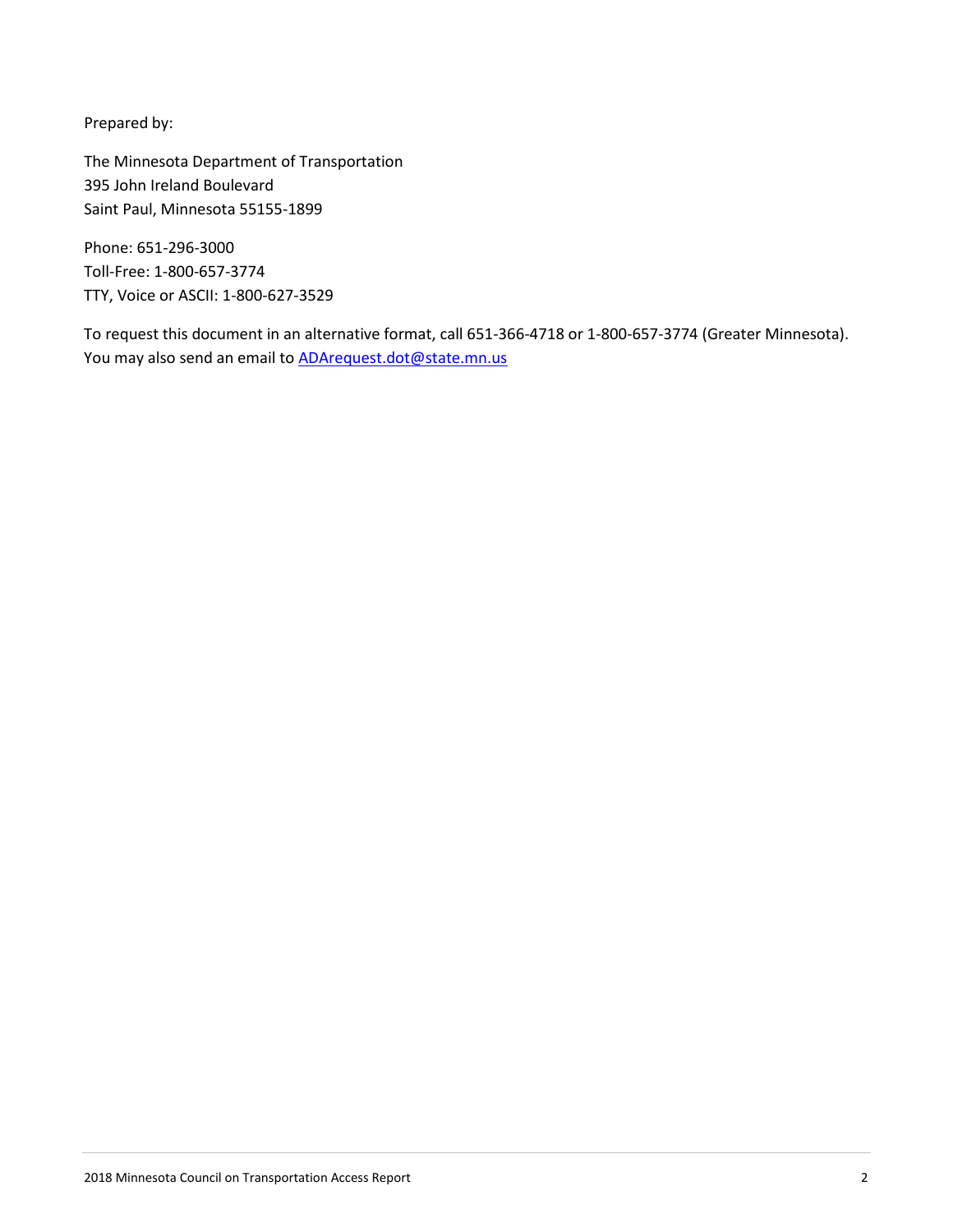## **Contents**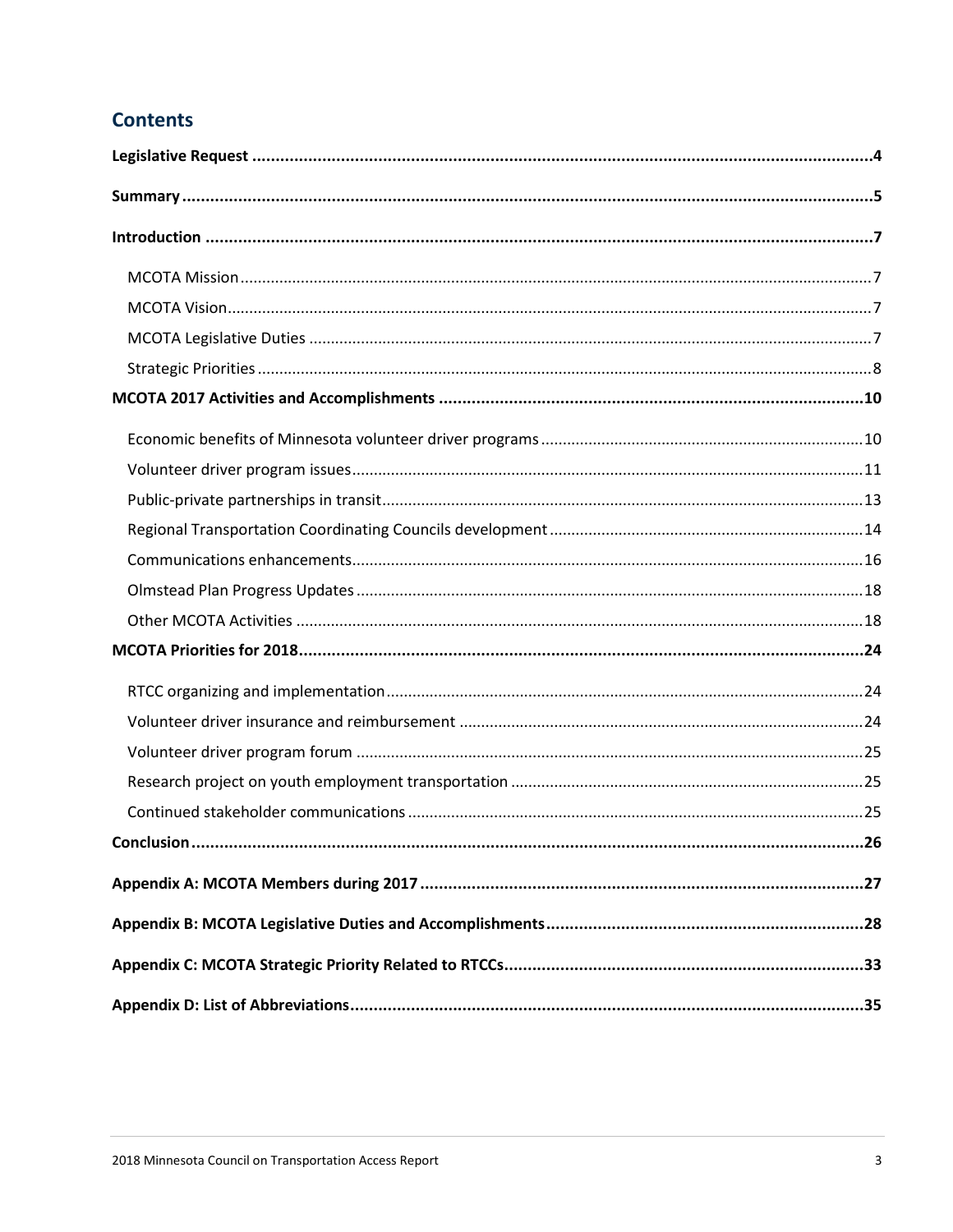# **Legislative Request**

This report is issued to comply wit[h Minnesota Statutes 174.285, subdivision 5.](https://www.revisor.mn.gov/statutes/?id=174.285)

#### **174.285 MINNESOTA COUNCIL ON TRANSPORTATION ACCESS.**

## **Subd. 5. Report.**

By January 15 of each year, beginning in 2012, the council shall report its findings, recommendations, and activities to the governor's office and to the chairs and ranking minority members of the legislative committees with jurisdiction over transportation, health, and human services, and to the legislature as provided under section 3.195.

*The cost of preparing this report is less than \$5,000.*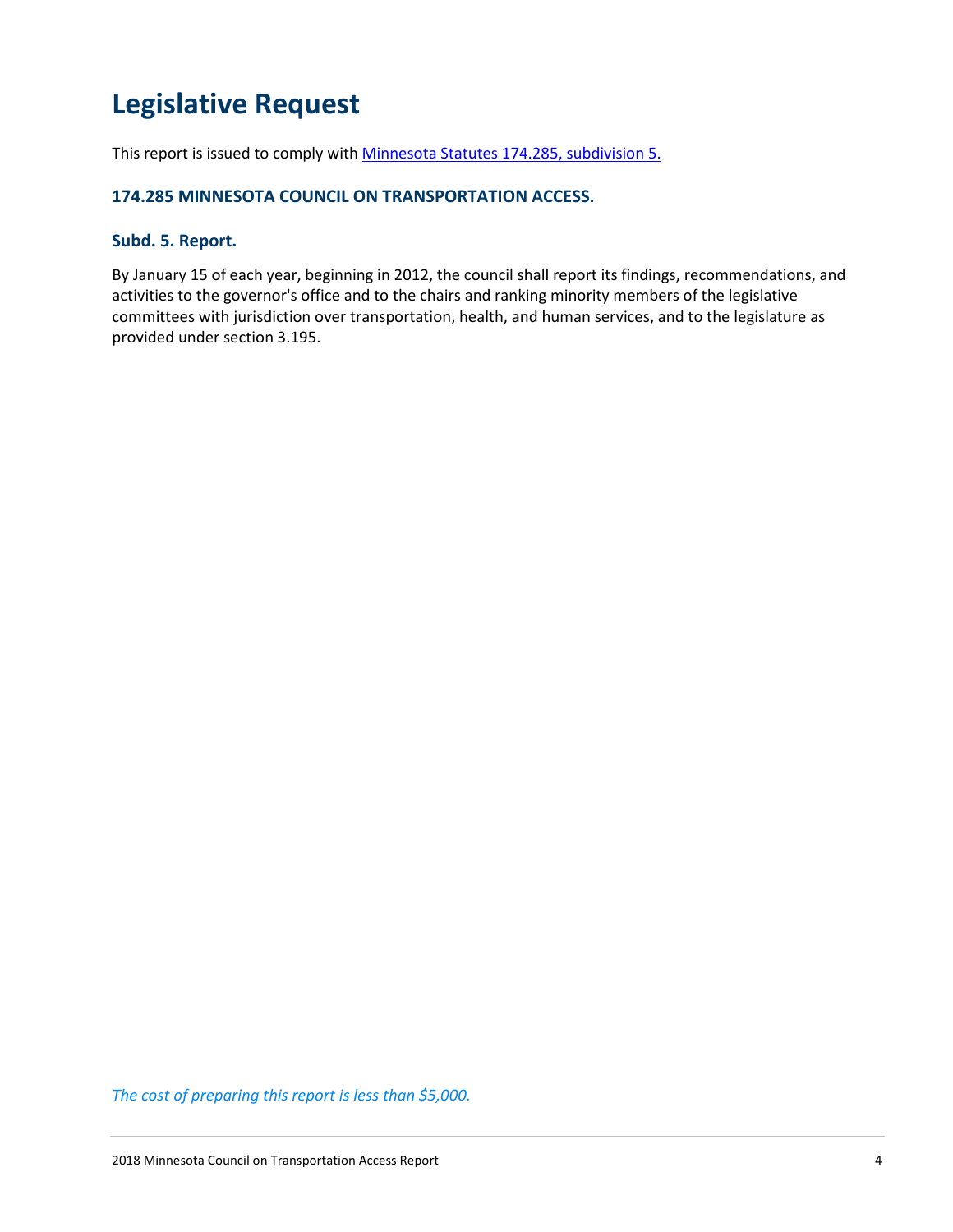# **Summary**

In 2010, unde[r Minn. Stat. 174.285,](https://www.revisor.mn.gov/statutes/?id=174.285) the Minnesota State Legislature created the Minnesota Council on Transportation Access to study, evaluate, oversee, and make recommendations to improve the coordination, availability, accessibility, efficiency, cost-effectiveness and safety of transportation services provided to the transit public.

In this annual report, the council provides a summary of 2017 activities that advance MCOTA's legislatively outlined duties to improve transportation coordination throughout the state.

This year, volunteer driver programs in Minnesota were a significant area of focus. MCOTA published two studies related to volunteer driver programs. The first study, Volunteer Driver Programs in Minnesota: [Benefits and Barriers,](http://www.cts.umn.edu/Publications/ResearchReports/pdfdownload.pl?id=2768) was an inventory of case studies of volunteer driver programs in Minnesota, including faith-based programs. The 30 volunteer driver programs represented in the survey provide a total of 32,000 volunteer hours per month, and are a significant and low-cost way of providing transportation services, especially in rural parts of the state. The study identified barriers for volunteer drivers and made recommendations to strengthen the programs. Details about this study were reported in last year's MCOTA annual report. [1](#page-4-0)

The second study identified the economic benefits of volunteer driver programs in the state by evaluating six volunteer driver programs. The study found that, on average, volunteer driver services save from \$18 to \$185 for each round-trip, depending on trip length and the type of alternative services. The annual savings of these six programs range from about \$75,000 to as much as \$1,480,000.

MCOTA members also identified potential steps to address two significant barriers to volunteer driver programs: 1) volunteer driver insurance liability and 2) tax implications of volunteer driver reimbursement. Two task forces of MCOTA are meeting with stakeholders to determine possible options and next steps for resolving each issue.

In addition, MnDOT and Department of Human Services staff participated in a series of facilitated discussions to understand their common transportation interests and identify ways to collaborate more effectively, including refinement of the concept and plans for Greater Minnesota Regional Transportation Coordinating Councils. The grant application for the planning phase was issued in September 2017.

MCOTA is also working to ensure access for persons with disabilities in a changing transportation environment. In its new study about public-private transit partnerships that involve transportation network companies, MCOTA recommended public agencies ensure that public-private partnerships address access for persons with disabilities, civil rights and regulatory compliance. MCOTA is also interested in ensuring that autonomous vehicles accommodate persons with disabilities; members learned about current projects for the testing of autonomous vehicles in the state, and some members are participating in pilot testing and policy groups.

Finally, beginning in January 2017, MCOTA sent several e-mail updates to a distribution list of about 600 stakeholders who have been connected to transit coordination in the state. In addition, MCOTA refreshed its website, [CoordinateMNTransit.org,](http://www.coordinatemntransit.org/) to be more modern and responsive, and to also include the new state of Minnesota branding.

<span id="page-4-0"></span> <sup>1</sup> [2016 Report for Minnesota Council on Transportation Access](http://www.dot.state.mn.us/govrel/reports/2017/mcota-report.pdf)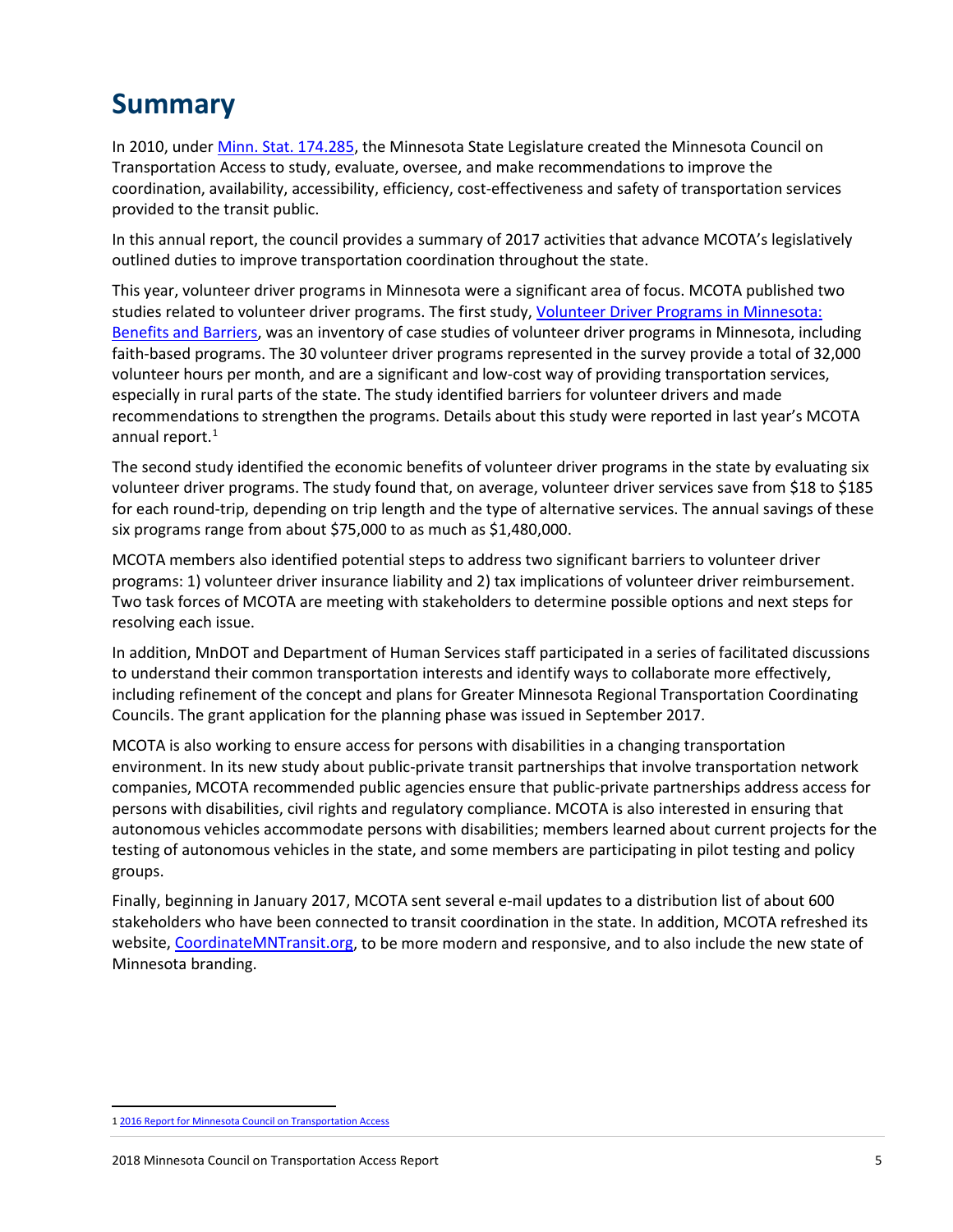MCOTA plans the following activities for 2018:

- Continue organizing and supporting the development of Regional Transportation Coordinating Councils
- Encourage the development of and reducing barriers to volunteer driver programs
- Identify best practices for youth employment transportation
- Communicate with stakeholders through quarterly e-mail updates and a volunteer driver program forum in May 2018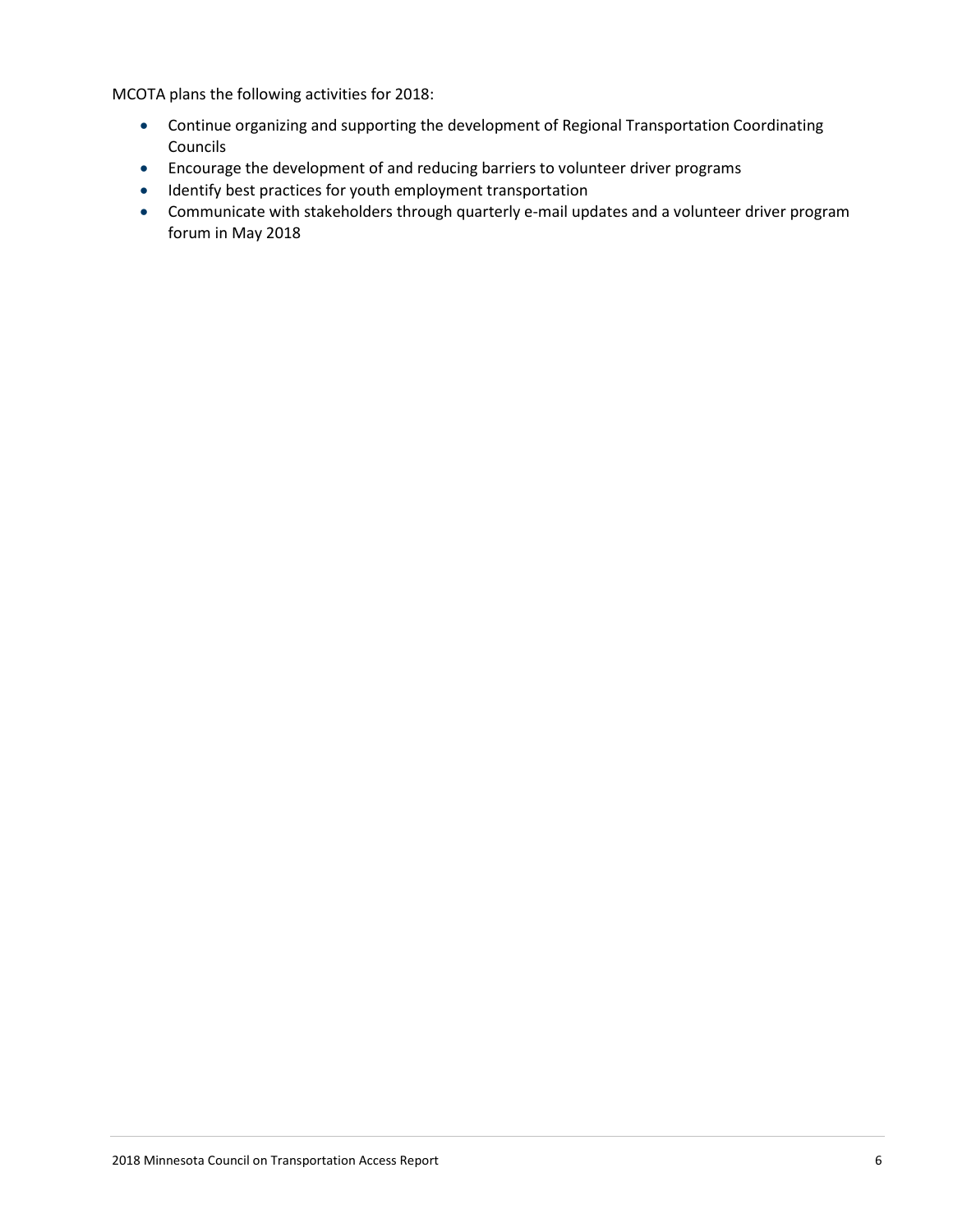# **Introduction**

Transportation is essential for connectivity among state residents. Improving coordination and efficiencies among transportation providers is critical to helping older adults, persons with low incomes, veterans and persons with disabilities enjoy independence and participate fully in the state's economy. As Minnesota's state-level coordinating council, MCOTA serves as an advisory group and a clearinghouse to address transportation coordination topics from a statewide perspective.

The Minnesota State Legislature established MCOTA in 2010. It includes representatives from 13 agencies, listed in Appendix A. MCOTA's work focuses on increasing capacity to serve unmet transportation needs, improving the quality of transit service, improving understanding and access to these services by the public, and achieving more cost-effective service delivery.

Major MCOTA efforts this year were to strengthen local involvement and to better understand the extent and impact of volunteer driver programs in Minnesota, including barriers to the programs. MCOTA agencies are working to develop local-level solutions to improve transportation access through coordination. Updates of local coordination plans outline strategies for local-level solutions. MCOTA continues to work on improving access to transportation through coordination among providers.

Volunteer driver programs, ensuring accessibility in light of potential new partnerships with transportation network companies, and preparing for new technologies (autonomous vehicles) in Minnesota were a significant area of focus this year. The organizing and planning for Regional Transportation Coordinating Councils in Greater Minnesota is starting this year, and the first-in-the-state transportation coordinating collaborative in Dakota County is maturing. MCOTA, through RTCCs and other initiatives, is supporting Minnesota's Olmstead Plan, which is designed to make it possible for individuals with disabilities to live and work in the setting they choose.

## **MCOTA mission**

The mission of the MCOTA is to work together to remove obstacles that prevent the successful coordination of transportation programs and resources among their respective customers.

# **MCOTA vision**

Minnesotans will have access to coordinated transportation services to meet their mobility needs.

# **MCOTA legislative duties**

Under [Minn. Stat. 174.285,](https://www.revisor.mn.gov/statutes/?id=174.285) the purpose of MCOTA is to study, evaluate, oversee and make recommendations to improve the coordination, availability, accessibility, efficiency, cost-effectiveness and safety of transportation services provided to the transit public.

To improve transit coordination and accessibility, the statute assigns the council 20 duties:

1. Compile information on existing transportation alternatives for the transit public, and serve as a clearinghouse for information on services, funding sources, innovations and coordination efforts.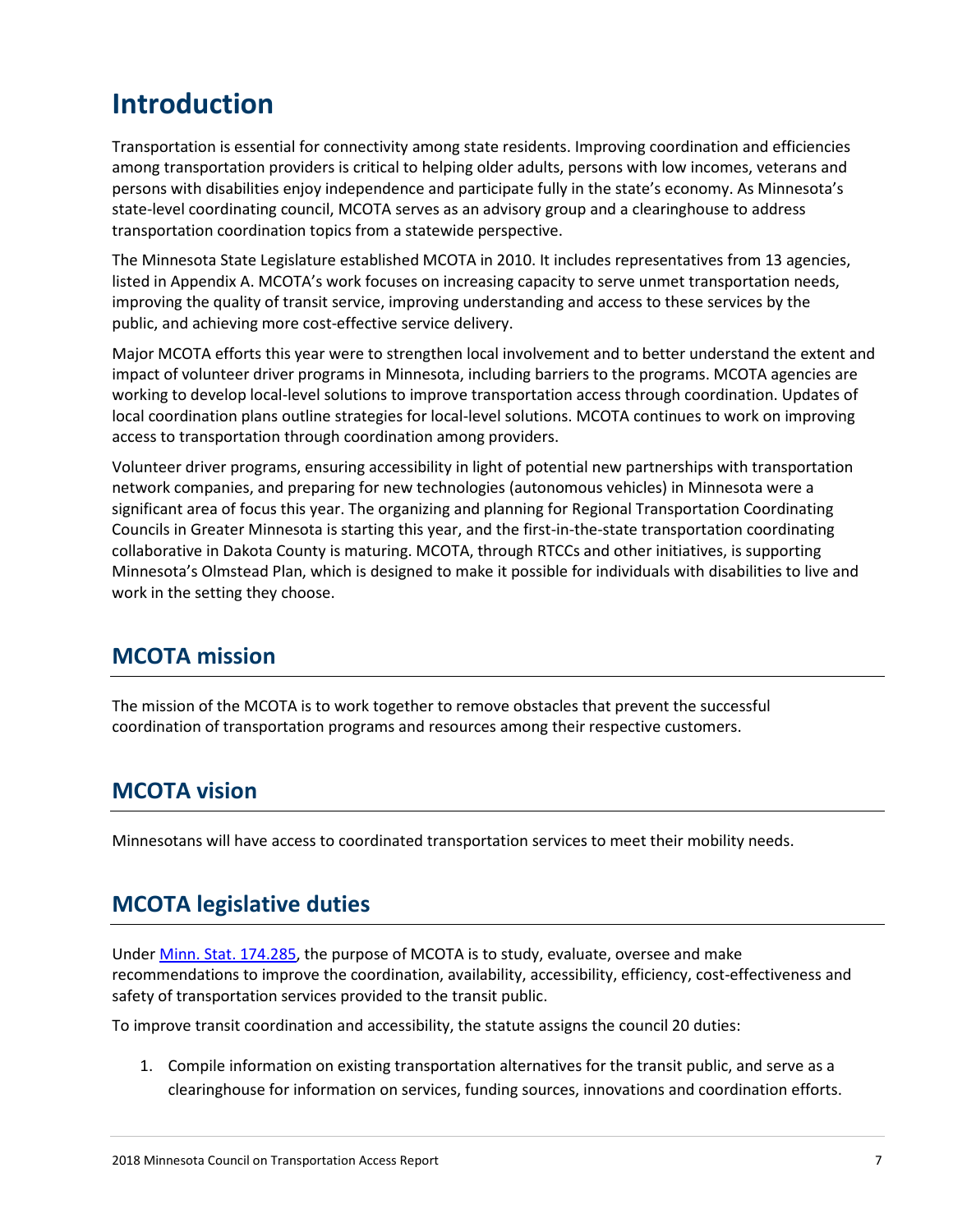- 2. Identify best practices and strategies that have been successful in Minnesota and in other states for coordination of local, regional, state and federal funding and services.
- 3. Recommend statewide objectives for providing public transportation services for the transit public.
- 4. Identify barriers prohibiting coordination and accessibility of public transportation services and aggressively pursue the elimination of those barriers.
- 5. Recommend policies and procedures for coordinating local, regional, state and federal funding and services for the transit public.
- 6. Identify stakeholders in providing services for the transit public, and seek input from them concerning barriers and appropriate strategies.
- 7. Recommend guidelines for developing transportation coordination plans throughout the state.
- 8. Encourage all state agencies participating in the council to purchase trips within the coordinated system.
- 9. Facilitate the creation and operation of transportation brokerages to match riders to the appropriate service, promote shared dispatching, compile and disseminate information on transportation options, and promote regional communication.
- 10. Encourage volunteer driver programs and recommend legislation to address liability and insurance issues.
- 11. Recommend minimum performance standards for delivery of services.
- 12. Identify methods to eliminate fraud and abuse in special transportation services.
- 13. Develop a standard method for addressing liability insurance requirements for transportation services purchased, provided or coordinated.
- 14. Design and develop a contracting template for providing coordinated transportation services.
- 15. Recommend an interagency uniform contracting, billing and accounting system for providing coordinated transportation services.
- 16. Encourage the design and development of training programs for coordinated transportation services.
- 17. Encourage the use of public school transportation vehicles for the transit public.
- 18. Develop an allocation methodology that equitably distributes transportation funds to compensate units of government and all entities that provide coordinated transportation services.
- 19. Identify policies and necessary legislation to facilitate vehicle sharing.
- 20. Advocate for eliminating barriers to coordination, implementing coordination strategies, enacting necessary legislation and appropriating resources to achieve the council's objectives.

# **Strategic priorities**

In 2014-15, MCOTA engaged in strategic planning. The five most important priorities for MCOTA are listed in Table 1.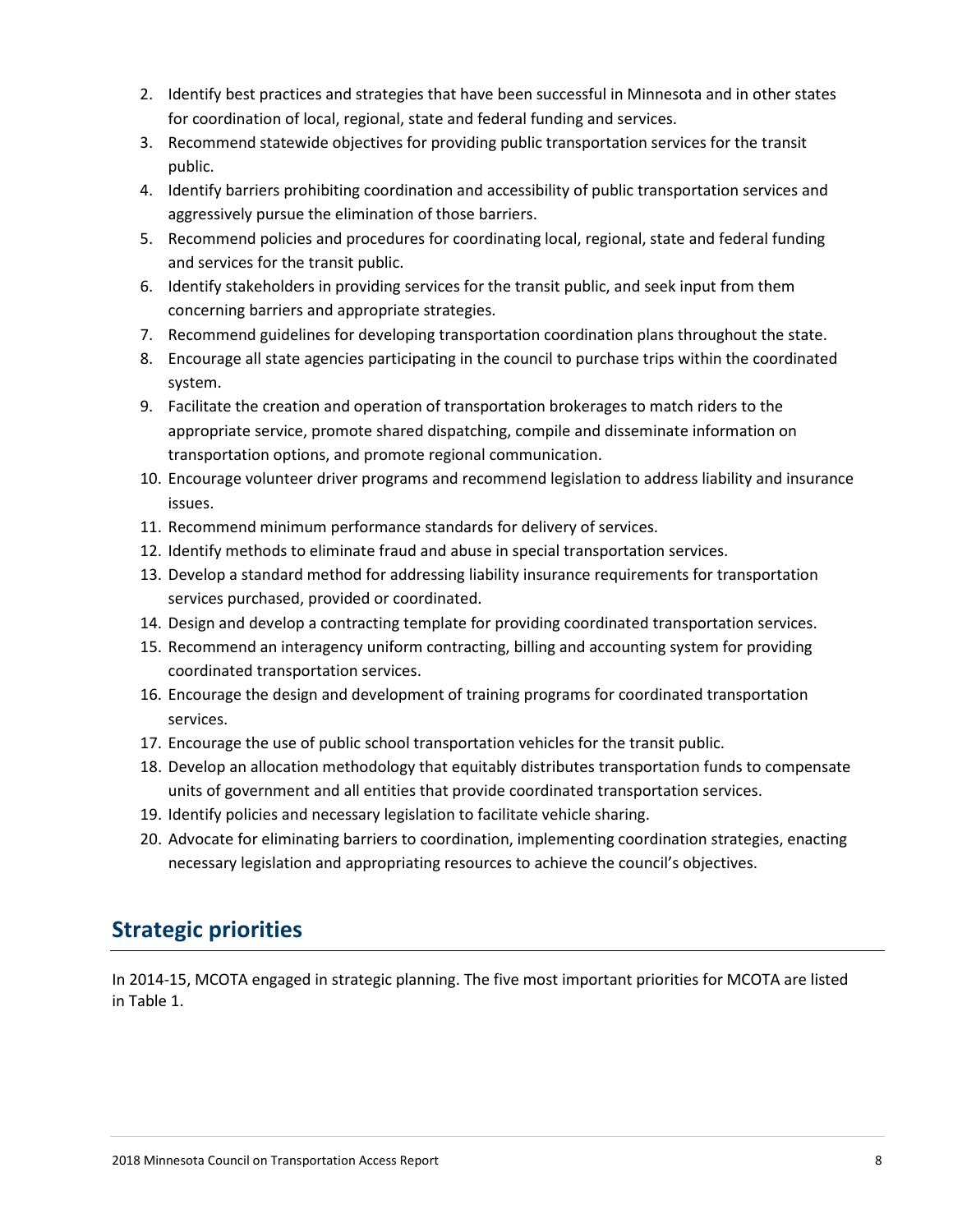### *Table 1: MCOTA's five strategic priorities with their associated legislative duties*

| # | Strategic Priority*                                                                                                           | <b>Legislative Duties Addressed</b><br>Under Minn. Stat. 174.285 |
|---|-------------------------------------------------------------------------------------------------------------------------------|------------------------------------------------------------------|
|   | Develop regional organizations to help people use statewide tools.                                                            | 1-7, 9-11, 13-14, 16-17, 19-20                                   |
| 2 | Optimize the number of service providers and agencies within the state.                                                       | $1-5, 11, 20$                                                    |
| 3 | Use common administrative tools to standardize record keeping and reporting.                                                  | $1-5, 12-13, 15, 20,$                                            |
| 4 | Eliminate funding silos or find a way to share funds.                                                                         | $1-5, 18, 20$                                                    |
| 5 | Offer state-supplied dispatch software and/or enable coordination between dispatch<br>software programs throughout the state. | $1-5.20$                                                         |

\*Strategic priorities approved on Jan. 27, 2015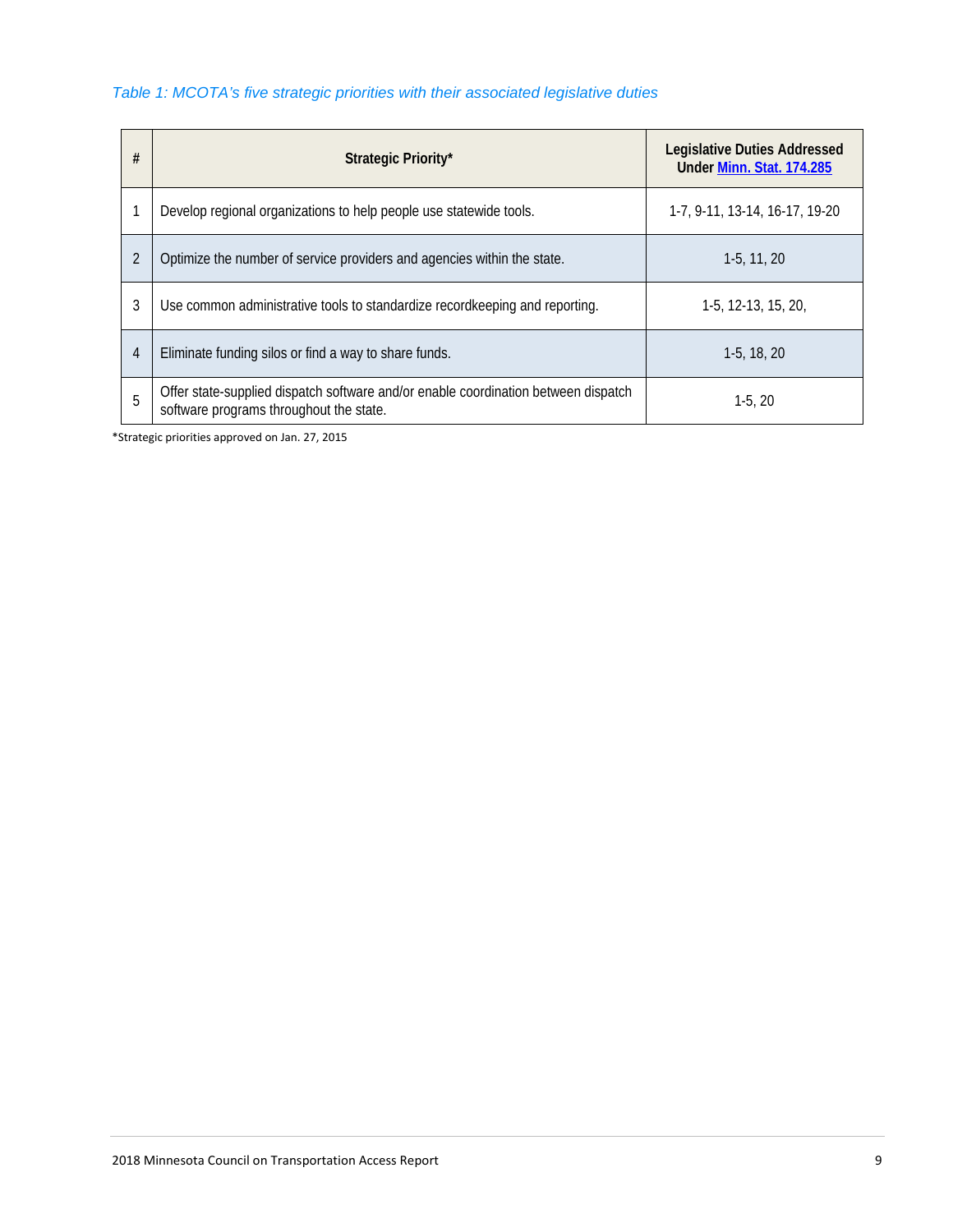# **MCOTA 2017 Activities and Accomplishments**

Since its creation in 2010, MCOTA has pursued projects and activities to improve transportation coordination in Minnesota. Below are brief descriptions of key council activities and accomplishments during 2017.

#### *Table 2: Key MCOTA 2017 Activities and Accomplishments*

| Activity <sup>*</sup>                                                                                                                           | <b>Legislative Duties Addressed Under</b><br>Minn. Stat. 174.285 |
|-------------------------------------------------------------------------------------------------------------------------------------------------|------------------------------------------------------------------|
| Published report on the economic benefits of Minnesota volunteer driver programs                                                                | 1, 2, 10                                                         |
| Responded to issues with volunteer driver insurance and tax implications of<br>reimbursement: consultation with appropriate regulatory agencies | 10, 13, 20                                                       |
| Published report on public-private partnerships in transit                                                                                      | 1, 2, 4, and $5$                                                 |
| Participated in Regional Transportation Coordinating Councils development: planning<br>phase 1 application issued                               | 1-11, 13-14, 16-17, 19-20                                        |
| Enhanced MCOTA's communications: website, e-mail updates                                                                                        |                                                                  |
| Received updates on Olmstead Plan progress                                                                                                      | 3, 4                                                             |

\*See Appendix B for a list of all initiatives since the Council's inception grouped by legislative duty.

# **Economic benefits of Minnesota volunteer driver programs**

This year, MCOTA published a report that identifies the economic benefits of volunteer driver programs in the state by building on the [2016 MCOTA volunteer program survey \(PDF\).](http://www.cts.umn.edu/Publications/ResearchReports/pdfdownload.pl?id=2768) The study used six volunteer driver programs as case studies: county-based volunteer program, transit system-based programs, and Faith in Action programs. University of Minnesota researcher Jerry Zhao interviewed selected providers that use volunteer drivers in Minnesota and compared the cost of volunteer driver programs to alternative services, such as private provider services, MnDOT-certified special transportation services, or taxi services.

**The study found that, on average, volunteer driver services can save from \$18 to \$185 for each round-trip, depending on trip length and the type of alternative services. The annual savings of these six programs range from about \$75,000 to as much as \$1,480,000.** 

The programs studied were:

- 1. Volunteer Services of Carlton County
- 2. Central Community Transit
- 3. United Community Action Partnership



*Figure 1: Map of Minnesota with circles in the headquarters of volunteer driver program case studies*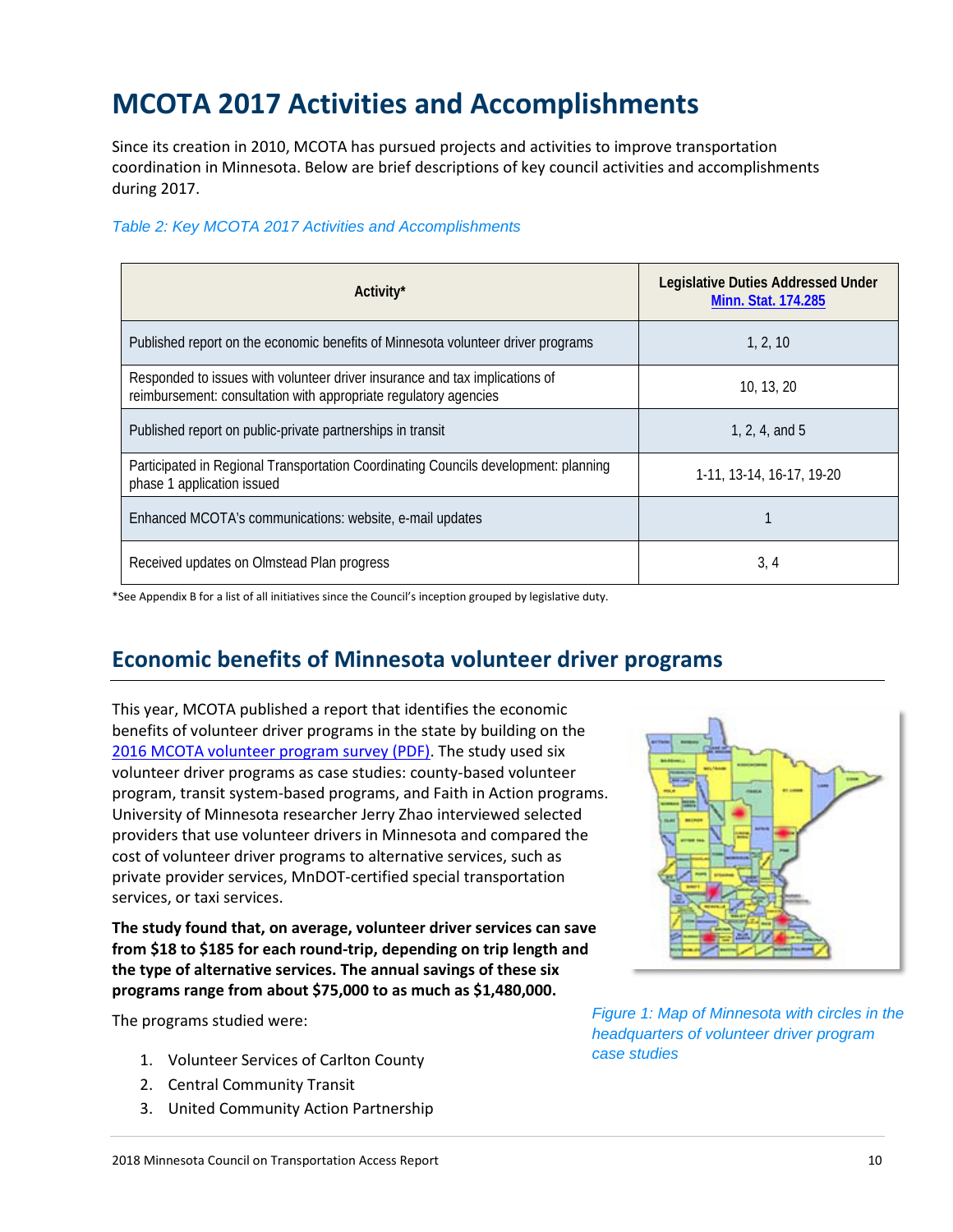- 4. Southeastern Minnesota Community Action Council
- 5. Faith in Action for Cass County
- 6. Faith in Action in Red Wing

MCOTA plans to use this study to inform policymakers, share best practices for the networks, and to strengthen the volunteer programs.

The full report is available online and is entitled, [""Cost-Benefit Analysis of Volunteer Driver Programs:](http://www.cts.umn.edu/Publications/ResearchReports/pdfdownload.pl?id=2824)  [Minnesota Case Studies"](http://www.cts.umn.edu/Publications/ResearchReports/pdfdownload.pl?id=2824).

This project relates to MCOTA legislative duties 1, 2 and 10 by compiling information on volunteer driver programs and identifying the economic benefits of those programs compared to other alternatives.

## **Volunteer driver program issues**

MCOTA spent considerable time this year grappling with two urgent issues related to volunteer driver programs, which provide a significant number of trips and cost savings for communities in rural Minnesota. The issues are volunteer driver insurance liability and the tax implications of volunteer driver reimbursement.

## **Legislative solutions for volunteer insurance liability**

In 2015, the Minnesota Legislature passed a law requiring "transportation network drivers" to carry additional insurance. There is some confusion about whether the Legislature intended to exempt volunteer drivers from this law, so the Department of Commerce and Minnesota Board on Aging may seek clarifying legislation to provide guidance about the insurance liability of volunteer drivers and insurance requirements for organizations providing volunteer riders.

The [2](#page-10-0)017 volunteer driver program study<sup>2</sup> recommended updating and using a 2008 Department of Commerce brochure to educate insurance companies about volunteer driver programs. That finding prompted MCOTA, with leadership from the Department of Commerce, to pursue updating the brochure more quickly. The Department of Commerce, consulting with other state agencies, updated and presented the draft brochure at the September 2016 MCOTA meeting.

A subcommittee of MCOTA members was formed to study the statutory language on how to define volunteer drivers. No other state has defined a volunteer driver to date. The subcommittee also looked at how to address some of the insurance issues from both county and insurance company perspectives.

The subcommittee developed, and MCOTA supports, proposed legislative language to define volunteer drivers as follows:

Volunteer driver means a person who provides transportation services with their personal vehicle for a sponsoring agency without compensation in excess of reimbursement of actual expenses incurred. A volunteer driver is not a transportation network company driver under section 65B.472, subdivision 1 (f), a taxi driver or delivery driver.

A bill on volunteer driver language was prepared but not introduced to the Minnesota Legislature due to time constraints. MCOTA will consider necessary changes to this language.

A related issue is how insurance companies define volunteer drivers. The Insurance Federation of Minnesota is an organization that represents insurance companies who have volunteer drivers. There are also trust

<span id="page-10-0"></span> <sup>2</sup>Frank Douma, 2017[, Volunteer Driver Programs in Minnesota: Benefits and Barriers](http://www.cts.umn.edu/Publications/ResearchReports/pdfdownload.pl?id=2768)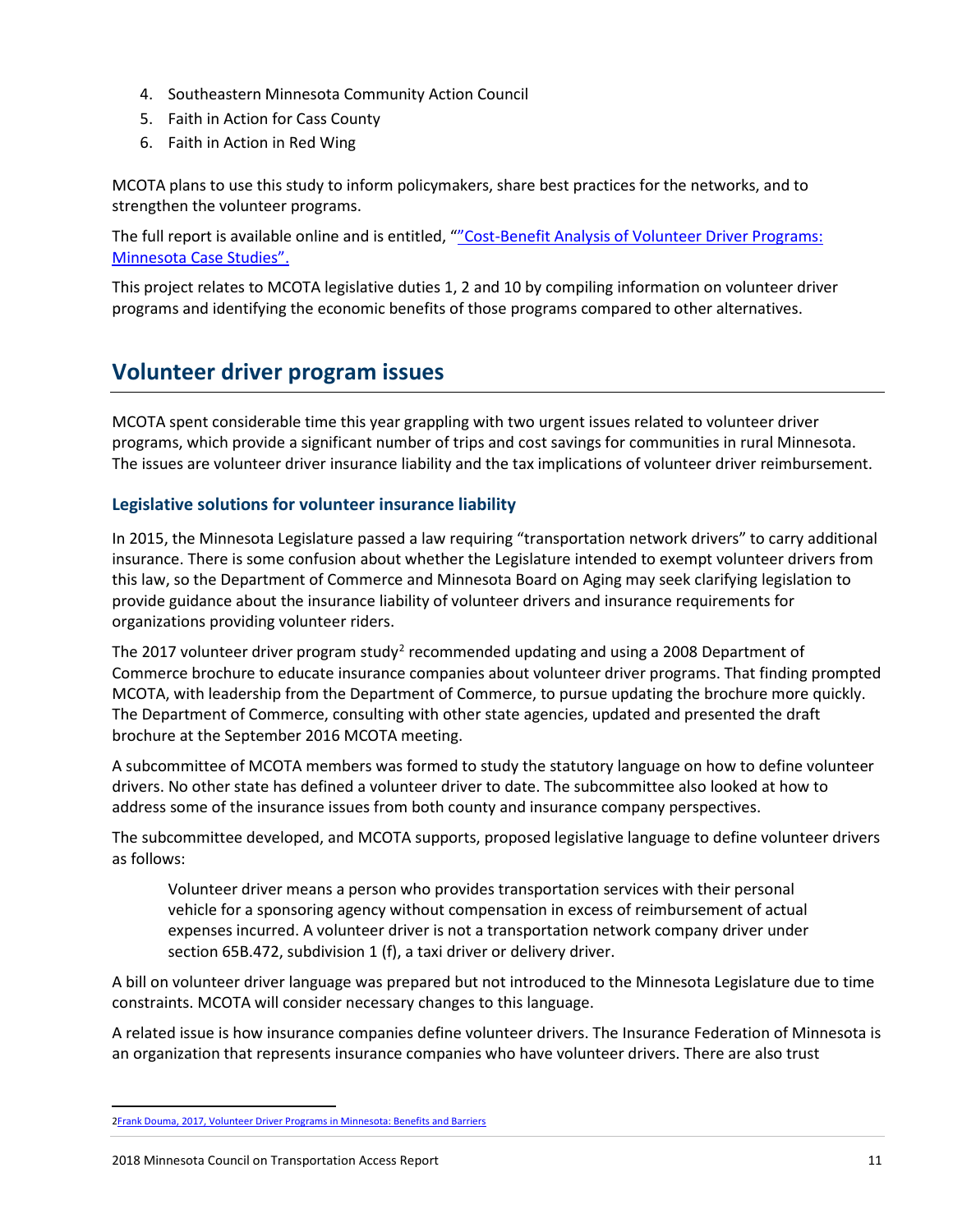organizations for nonprofits that work with volunteer drivers. The Insurance Federation and the trusts interpret the current law differently, and issue different policies for their members to follow. There is a need to bring these organizations together to determine a consistent definition and policy for volunteer drivers' insurance, which MCOTA hopes to do in the coming year.

## **Tax implications of volunteer driver reimbursements**

In spring 2017, the Minnesota Department of Revenue posted information about federal requirements for volunteer mileage reimbursement on its website, which has prompted questions from volunteer organizations, volunteer drivers, and from MCOTA members.

Transit providers with volunteer driver programs asked for MCOTA's assistance when they lost at least 25 percent of their volunteers in the first month after the volunteer mileage reimbursement requirements were posted.

In light of this urgent issue, MCOTA members established a task force to identify interim solutions, including contacting elected officials with a formal letter. MCOTA agreed that the task force should take three actions as an immediate response to the loss of volunteer drivers:

- 1. Clarify exact issues and impacts to drivers and programs
- 2. Notify state and federal elected officials in writing
- 3. Identify ways to bring back volunteer drivers who have recently left

The task force met with the departments of Revenue and Commerce regarding the taxability of volunteer driver reimbursements. A Department of Revenue staff person gave a presentation to MCOTA on the taxability of volunteer mileage reimbursements to clarify guidance the state is providing to volunteer drivers. There have been no legal, policy or administrative changes to the rule. The only change was that the Department of Revenue posted information on its website about the existing federal requirements for volunteer mileage reimbursement.

Essentially, the IRS rule is that volunteer drivers can exclude one of the following from income: \$0.14 per mile *or* the actual vehicle expenses (such as gas and oil) that are directly related to the charitable purpose. Volunteer drivers must report mileage reimbursements above the exclusion as income. Organizations do not need to classify volunteers as employees, even if reimbursing at rate higher than the charitable rate; other factors are required to do that.

Department of Revenue staff answered specific questions from the MCOTA task force on volunteer driver reimbursement:

- The IRS Publication 554, Tax Guide for Seniors, is applicable to seniors.
- Fuel, oil, parking and tolls are eligible expenses (car payments, maintenance, depreciation and insurance are NOT eligible expenses for reimbursement).
- There is no separate Minnesota charitable tax-exempt mileage reimbursement rate any change would need to be at the federal level.
- The slightly higher (\$0.16 per mile) medical mileage reimbursement rate does not apply to volunteer drivers.

The task force will convene again to determine what actions could be taken next in an attempt to reduce the impact of the current law on volunteer drivers.

These tasks relate to MCOTA legislative duties 10 and 13 by identifying barriers to volunteer driver programs and recommending steps, including legislation and education, to address the barriers, such as liability and insurance issues.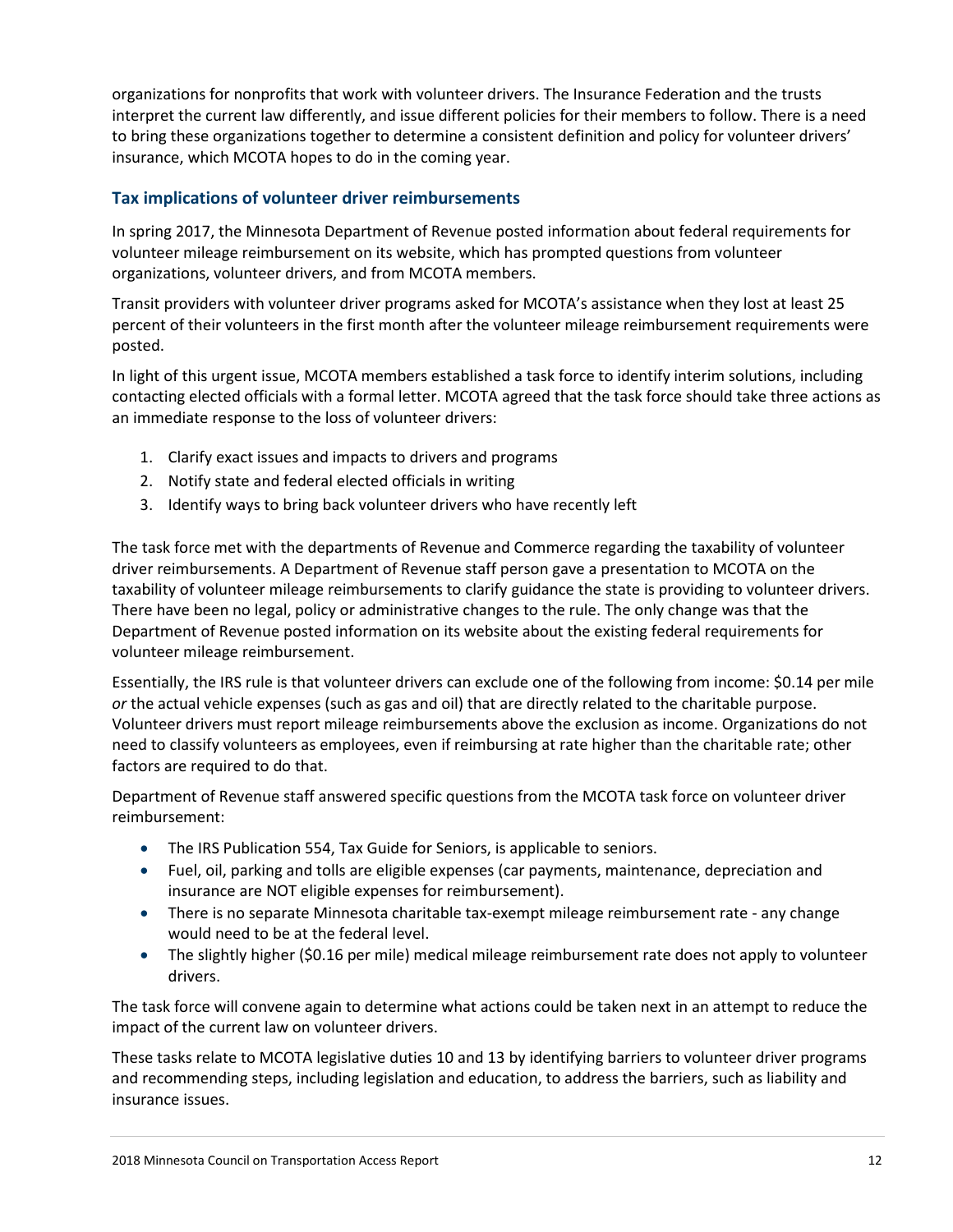# **Public-private partnerships in transit**

With the emergence of new business models for transportation services in the private sector, new types of partnerships between the public and private sectors have started to emerge. A research team led by University of Minnesota professor Saif Benjaafar studied public-private partnerships in transit that involve transportation network companies such as Lyft and Uber. Partnerships have targeted various transportation needs but most fall into the following categories: first mile/last mile transportation, general transit and paratransit. Some partnerships target specific segments of the population, such as seniors or low-income communities, or specific regions, such as rural areas.

One limitation of these case studies is that access for persons with disabilities, compliance with regulations, and protection of civil rights was not clearly articulated in these pilot programs, and greater understanding of these areas is needed. MCOTA recommends that public agencies ensure that public-private partnerships address access for persons with disabilities, civil rights and regulatory compliance.

The case studies include:

- Centennial, Colorado's six-month pilot of its "Go Centennial" project, a first mile/last mile partnership with Lyft Line, Lyft's carpooling service.
- The Massachusetts Bay Transportation Authority's partnership with Uber and Lyft to provide ondemand paratransit to the Massachusetts Bay area.
- Gainesville, Florida's Freedom in Motion program partners with Uber to provide discounted rides for all seniors in Gainesville.
- Dublin, California, a San Francisco suburb that Livermore Amador Valley Transit Authority official Christy Wegener describes as "low density, high income," is currently experimenting with a general transit public-private partnership pilot.
- Liberty Mobility Now: Rural Transit uses a different model than Lyft and Uber. Liberty serves as the private end of public-private partnerships, focusing primarily on rural customers. In addition to a ridesharing service, Liberty also provides services to connect customers with existing transit infrastructure. Liberty finds that this method, which is more community oriented, works well for rural areas.

Three key takeaways emerging from this project were that public-private partnerships between transit providers and transportation network companies can:

- 1. Extend the reach of public transit
- 2. Serve as an alternative to traditional transit
- 3. Enable on-demand transportation for seniors and persons with disabilities

Potential opportunities for partnership in Minnesota include paratransit; senior transportation; first mile/last mile transportation; general transportation, especially for bus routes with particularly low ridership; transit for low-income populations; rural transit; and healthcare transportation.

Some challenges of these partnerships include the marketing and outreach investments needed to explain the programs to users; a willingness to experiment with different models, pricing, service regions and contractual agreements; quality of service monitoring and enforcement; overcoming technology and payment mode barriers; and mitigating long-term risks of outsourcing transit services such as lost negotiating leverage.

• [Public-Private Partnerships in Transit: Case Studies and Analysis](http://www.coordinatemntransit.org/MCOTA/documents/MCOTA_P3s_2017.pdf)

This project relates to MCOTA legislative duties 1, 2, 4 and 5 by compiling information on new transportation alternatives and innovations, including the likely challenges and potential benefits for the transit public in Minnesota.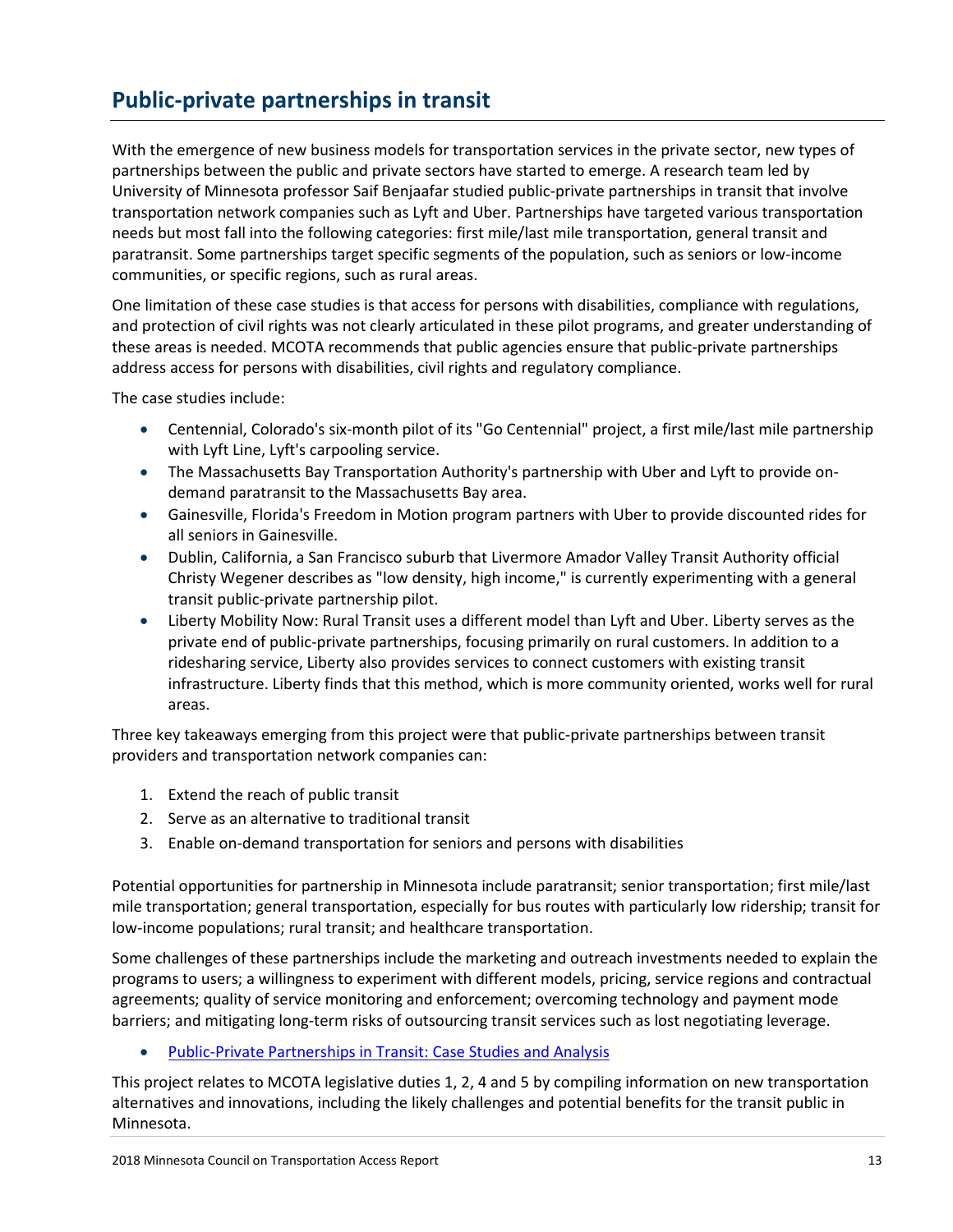## **Greater Minnesota Regional Transportation Coordinating Councils**

As Minnesota's state-level coordinating council, MCOTA addresses transportation coordination topics from a statewide perspective. Transportation coordination actually happens at the local level, and MCOTA agencies are working to develop RTCCs that will serve as the primary local drivers for transportation coordination, with guidance from MCOTA.

RTCCs consist of local stakeholders interested in improving mobility for the "transportation disadvantaged" – older adults, individuals with disabilities, individuals with low incomes and military veterans. The most successful RTCC will include representatives from a wide range of agencies and interests. RTCC board membership will be diverse and as comprehensive as possible, and include representatives from the region's county department of social services, Minnesota Area Agencies on Aging, workforce development, transportation providers, human services agencies, transportation and human services advocates, veteran service organizations, Minnesota Continuum of Care Coordinators, Centers for Independent Living, and public and private funders of transportation services.

There are two main phases to the RTCC process: 1) organizational planning, and 2) organizational implementation. The phase 1 planning grant application was issued in September 2017. Successful applicants will start work on July 1, 2018, and be eligible for phase 2 grants beginning in July 2019.

MCOTA members and staff heard throughout the year about the transportation issues that RTCCs will be designed to solve. For example, at the June Aging and Odyssey Conference, discussions included volunteer driver reimbursement, the loss of volunteer drivers, the lack of transportation across the state for all needed trips, and eligibility criteria for different types of funding. It was clear that RTCC implementation is a significant need statewide and people from this conference are excited to become part of this effort. The list of needs identified at the conference is available on the [CoordinateMNTransit.org website.](http://www.coordinatemntransit.org/MCOTA/meetings/documents/2017june/CommentsReceived2017AgingandDisabilitiesOdysseyConference.pdf) The Grand Rapids Mobility Mania and advocates for eliminating homelessness are two other groups that MnDOT met with to learn about needs and ideas for expanded transportation options.

## **Dakota County Collaborative coordination concept**

In 2011, Dakota County evaluated existing human service transportation options within the county and found a lack of coordination and significant service gaps, often describing it as a "spaghetti bowl," with a variety of funding sources, providers and rules creating confusion. In 2013, Dakota County engaged a team from the University of Minnesota to conduct collaborative stakeholder engagement, data collection and analysis, emerging practices research and strategic planning in order to assist county government with identifying strategic opportunities to facilitate improved transit and client transportation services. The first recommendation was to form a group to coordinate human services transportation, and the Dakota County Transportation Coordinating Collaborative was formed in 2015. It is an example of how coordinating councils can be constructed, and is a model for a large, diverse county. It is one of the early pilots of transportation coordinating councils in Minnesota.

The DCTCC's mission is to work with stakeholders to develop and support coordinated transportation services and programs. The goal is to increase efficiencies and provide enhanced mobility and accessibility to all residents, particularly older adults and individuals with special transportation needs. The vision is to have a fully coordinated transportation system providing continuous transportation access for Dakota County residents.

To date, DCTCC has completed the client needs assessment as well as a transportation asset inventory report. These reports help identify gaps and opportunities for improved coordination. In 2017, DCTCC hired a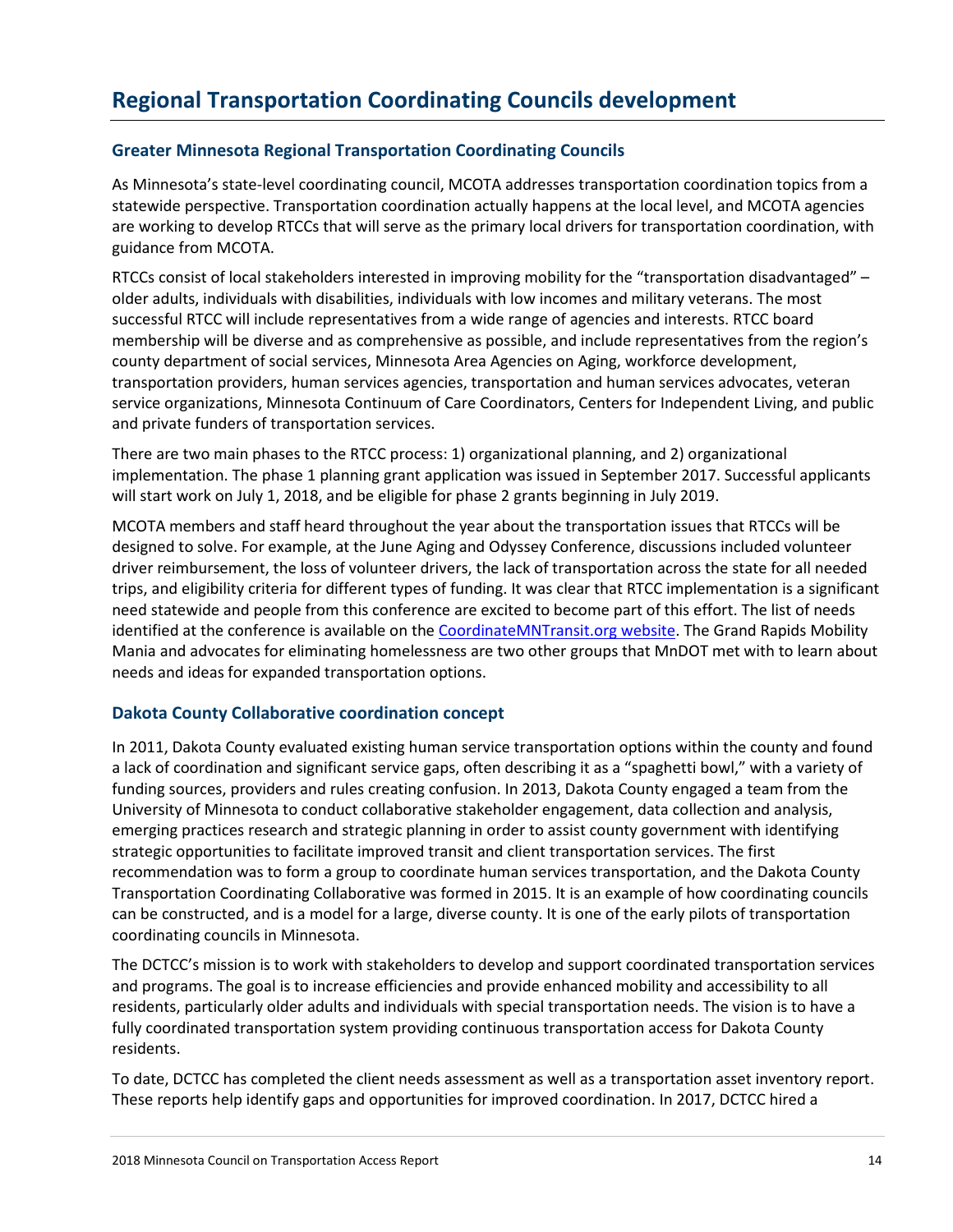contractor to provide additional travel-training services and to identify additional data on the mobility needs of the target populations.



*Figure 2: Dakota County Transportation Coordinating Collaborative mobility management model*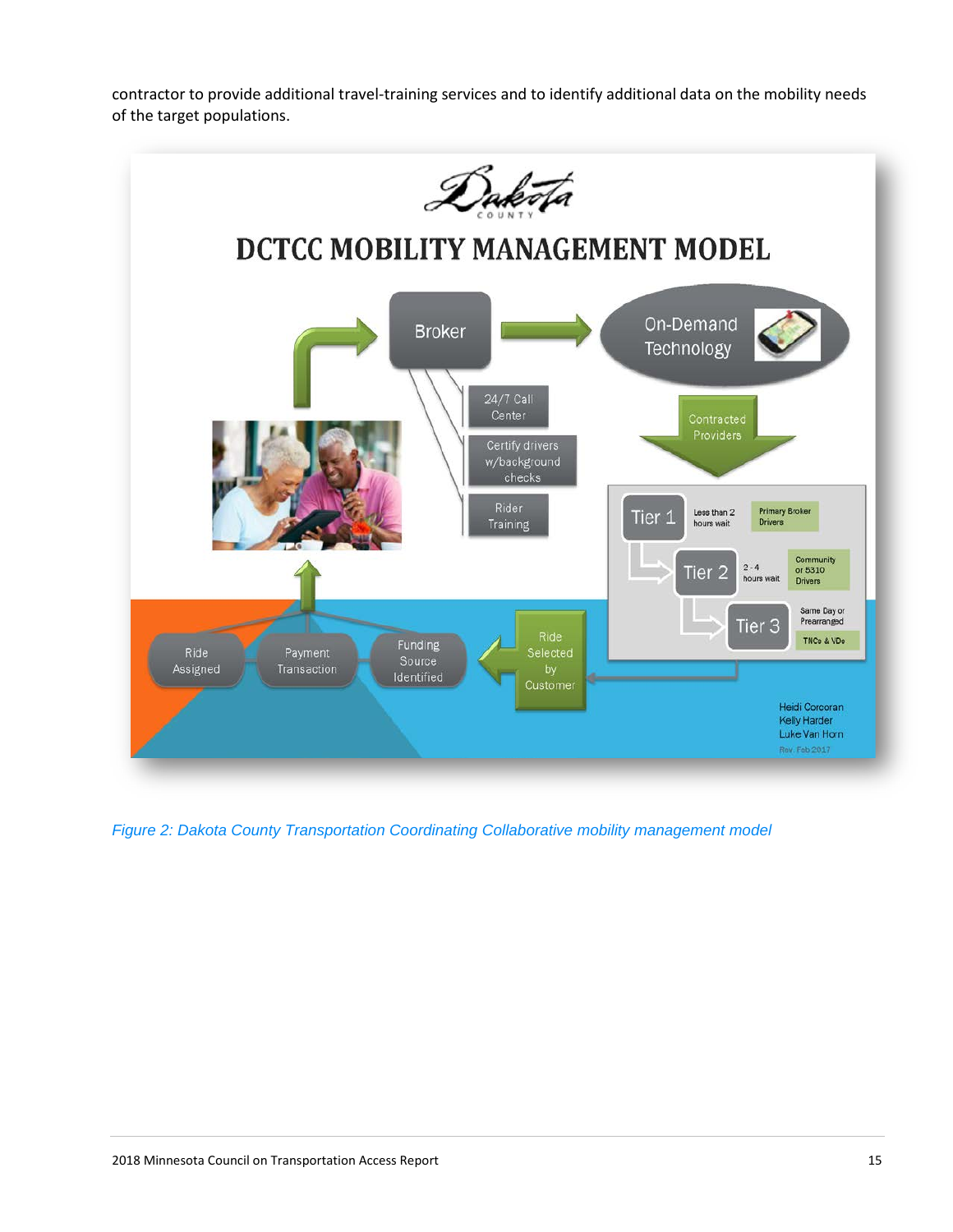In addition to the travel-training program, DCTCC has developed a concept model for mobility management (Figure 2). The model will help leverage technologies to increase transportation options for the target populations. The model also will benefit transportation agencies and local government with improved insights into travel patterns and mobility demand. Finally, DCTCC hopes to include a funding component with the model to process payments for transportation services from a variety of funding sources such as waiver programs and private pay. DCTCC is currently evaluating process models to test the mobility management concept and hopes to implement a pilot in 2018.

Other Twin Cities area counties coordinating efforts include:

- Scott and Carver counties
- Washington County
- Newtrax in Ramsey County

## **Communications enhancements**

#### **Periodic stakeholder e-mail update**

Participants in the RTCC stakeholder workshops in 2015 and 2016 expressed interest in hearing updates from MCOTA about the RTCC grant process and other work that MCOTA does. In response, MCOTA added a periodic e-mail communication to its annual work plan on a trial basis for fiscal year 2017.

Beginning in January 2017, MCOTA sent several e-mail updates to a distribution list that includes people who were invited to or attended the workshops, other transit stakeholders, and those who have signed up on the CoordinateMNTransit.org website.

The contents included announcements about the RTCC grant application, the Greater Minnesota Transit Investment Plan, new MCOTA reports, updated local coordination plans in Greater Minnesota, a profile of Dakota County's transportation collaborative, as well as notices of upcoming meetings. The readership statistics are shown in Table 3. The response from stakeholders has been positive, and MCOTA is continuing this e-mail update in FY18.

#### *Table 3: MCOTA e-mail update readership statistics*

|                           | January<br>2017 | March<br>2017 | May 2017 | October<br>2017 |
|---------------------------|-----------------|---------------|----------|-----------------|
| <b>Subscribers</b>        | 611             | --            |          | 704             |
| Open rate                 | 15.6%           | 17.9%         | 18.8%    | 19.5%           |
| Unique click-through rate | 8.0%            | 7.0%          | 4.7%     | 9.1%            |



*Figure 3: Screenshot of October 2017 issue of the MCOTA e-mail update*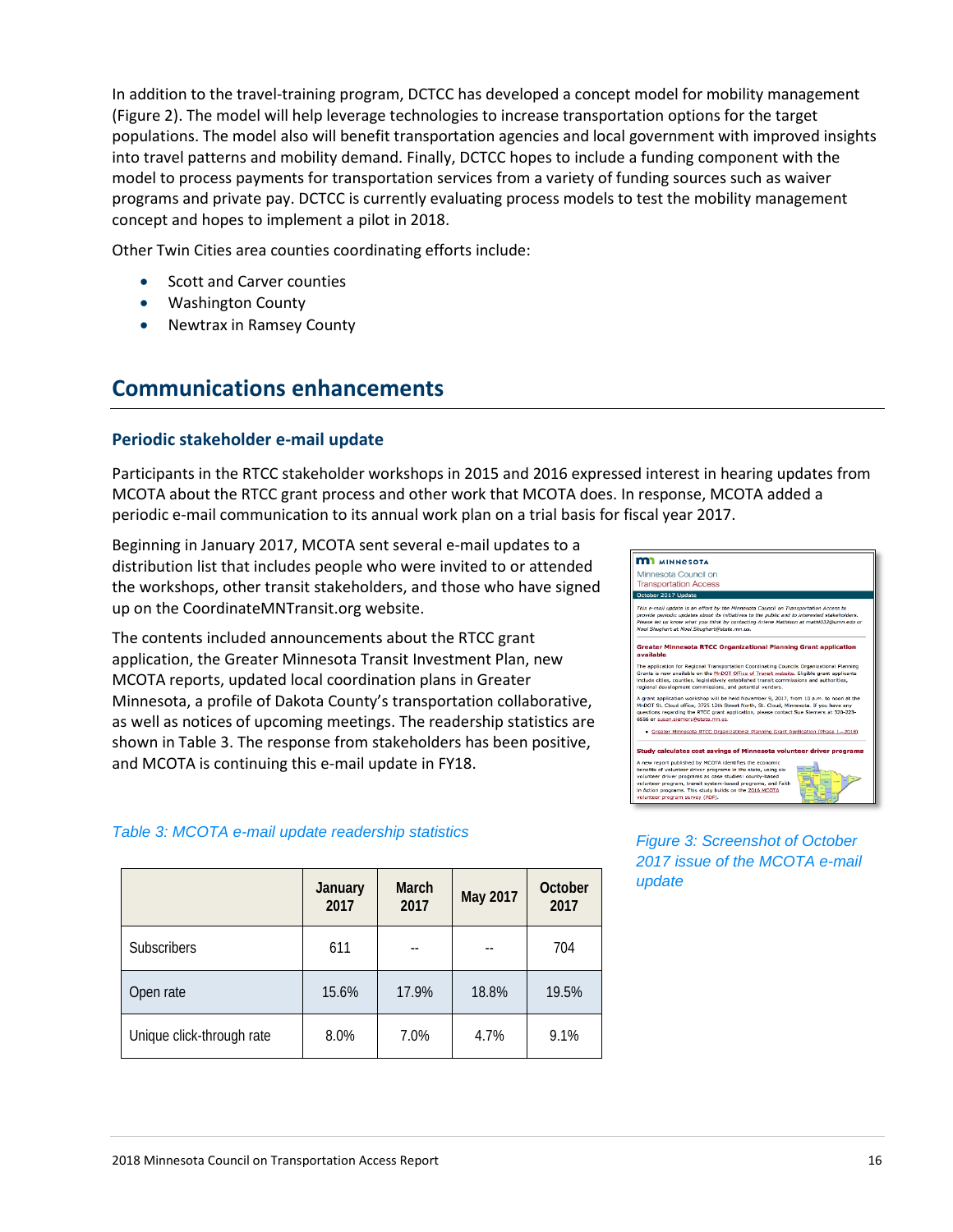#### **Redesigned CoordinateMNTransit.org website**

MCOTA also redesigned the CoordinateMNTransit.org website to have a more modern look and also to be easily accessible from devices of all sizes, such as phones, tablets, laptops and desktops. An accessibility expert from the Minnesota Council on Disability conducted a comprehensive review of the site's accessibility and made recommendations to improve it; those recommendations were incorporated into the site. In addition, the new state of Minnesota branding was added to the site. The new site launched in September 2017 (Figure 4).

These communications tasks relate to MCOTA's first legislative duty by sharing information with stakeholders on coordination efforts in the state.



#### *Figure 4: Screenshot of redesigned CoordinateMNTransit.org website*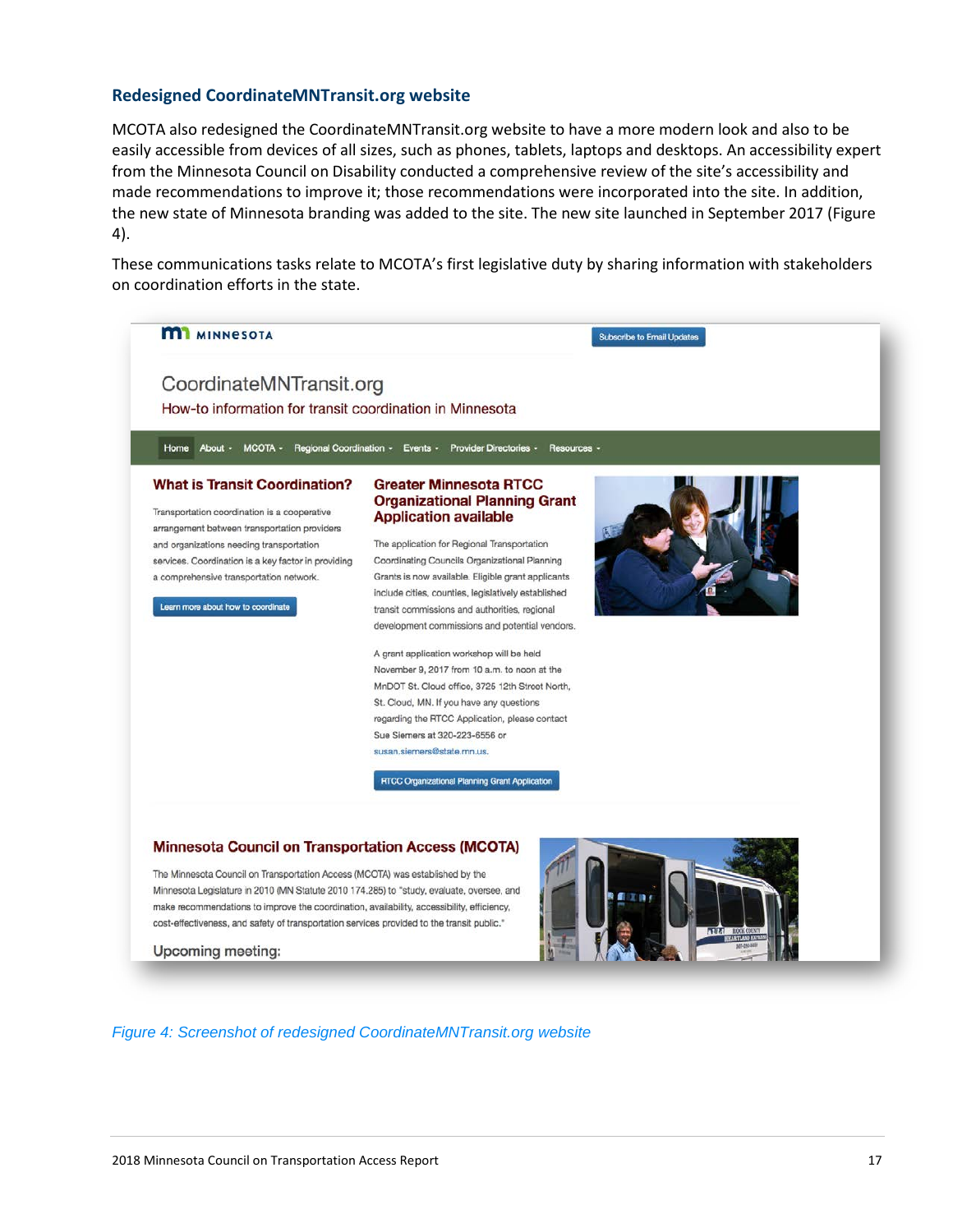## **Olmstead Plan Progress Updates**

Minnesota's Olmstead Plan greatly influences the work of MCOTA, including the development of RTCCs and transportation coordination generally, which are important mechanisms for advancing Olmstead's goals. This year, MCOTA was kept informed about the implementation, goals and measures of the Olmstead Plan at every monthly meeting. In addition, the council talked about how the changes in employment for those with disabilities as a result of Olmstead Plan implementation might affect the transportation network, particularly its public transit capacity. The Olmstead Subcabinet is working to ensure that persons with disabilities are part of planning and development efforts.

#### **Background on the Olmstead Plan**

In 1999, the United States Supreme Court ruled in *Olmstead v. L.C.* that "unjustified segregation of persons with disabilities constitutes discrimination in violation of Title II of the Americans with Disabilities Act. The court held that public entities must provide community-based services to persons with disabilities when (1) such services are appropriate; (2) the affected persons do not oppose community-based treatment; and (3) community-based services can be reasonably accommodated, taking into account the resources available to the public entity and the needs of others who are receiving disability services from the entity."<sup>[3](#page-17-0)</sup>

In response to a 2011 federal lawsuit, the state of Minnesota agreed to develop an Olmstead Plan, which is a way to document the state's "plans to provide services to individuals with disabilities in the most integrated setting appropriate to the individual. Effective Olmstead plans include analysis of current services, concrete commitments to increase integration (and to prevent unnecessary institutionalization), and specific and reasonable timeframes, among other components."[4](#page-17-1)

Minnesota's Olmstead Plan describes how state agencies will provide services to individuals with disabilities to help them be as integrated in their community as is desirable and appropriate. On Sept. 29, 2015, the court approved the revised Olmstead Plan. The overall goal and purpose of the plan remains unchanged, which is to "ensure people with disabilities are living, learning, working, and enjoying life in the most integrated setting."[5](#page-17-2)

This activity fulfills some of the MCOTA legislative duties in 1-11, 13, 14, 16, 19 and 20 by identifying stakeholders that provide services for the transit public, seeking their input about appropriate strategies, identifying best practices, recommending statewide objectives, identifying barriers and ways to eliminate barriers and advocating for implementation of recommendations to enhance coordination throughout the state.

## **Other MCOTA Activities**

An important function of MCOTA is keeping members informed about issues that affect agency transportation. Below are brief summaries of topics MCOTA members discussed this year.

<span id="page-17-0"></span> <sup>3</sup> United States Department of Justice, Americans with Disabilities Act website[, About Olmstead](http://www.ada.gov/olmstead/olmstead_about.htm)

<span id="page-17-1"></span><sup>4</sup> Minnesota Governor's press release[: Minnesota's new Olmstead Plan improves opportunities for people with disabilities,](http://mn.gov/governor/newsroom/?id=1055-100092) Nov. 1, 2013

<span id="page-17-2"></span><sup>5</sup> mn.gov/olmstead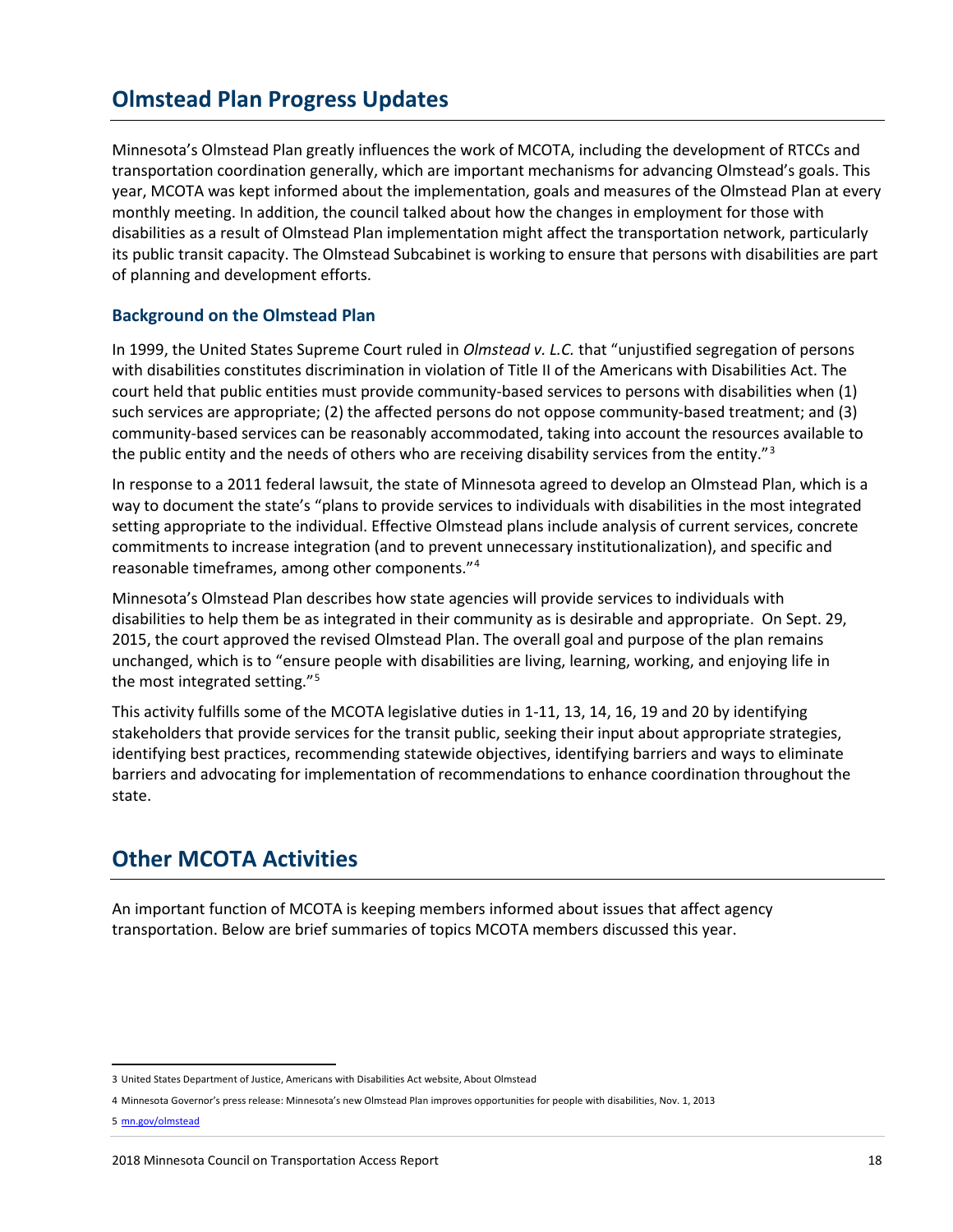#### **Autonomous vehicles discussion**

The group discussed some of the potential policy implication of driverless vehicles, including presentations on projects at the University of Minnesota and at MnDOT. MCOTA recognizes that it is important to integrate the needs of persons with disabilities into this new technology up front.

Frank Douma from the University of Minnesota's Humphrey School of Public Affairs gave a presentation to MCOTA on his research about driverless vehicles. Among the topics covered, he shared that the issue of equity has not been part of the driverless cars conversation at the national level, however Minnesota is intentionally integrating this focus. How can these vehicles be deployed in terms of equity and mobility? Driverless cars also will affect persons with disabilities; there have been a



*Figure 5: Depiction of autonomous bus technology*

number of research reports and initiatives around this. Minnesota can influence the design of accessible vehicles in these early stages. The goal is to create a more inclusive transportation system. MCOTA has an opportunity to help influence the design aspects and also support more demonstration opportunities in Minnesota. How can deployment of driverless cars be statewide (not just the Twin Cities Metro area)?

The group talked about ways to get information out about autonomous vehicles. The timeline for when these cars will be on the roads is relatively short (perhaps by 2020). The group discussed the freight system and how driverless vehicles will affect young people and their commutes to school. Overall, members felt that MCOTA should be concerned about ensuring the technology is deployed so it supports MCOTA's mission.

Mike Kronzer, ITS Project Manager at the MnDOT Office of Traffic, Safety and Technology, gave a presentation on the Minnesota autonomous bus pilot project. The project's goals are to test autonomous vehicles in snow and ice conditions, learn about implications for system operations, look at how autonomous vehicles can improve mobility, test the infrastructure, influence the development of autonomous vehicles and develop partnerships. The project phases:

- Phase 1: MnROAD testing (November 2017 February 2018). Tour opportunities at MnROAD.
- Phase 2: Super Bowl Showcase (closed road demonstrations on Nicollet Mall). Open to public. Five days of operation.
- Phase 3: Additional testing site in spring/summer 2018, most likely at the 3M corporate campus.

More information is on MnDOT's [autonomous bus project website.](http://www.dot.state.mn.us/autonomous/)

#### **Joint DHS/MnDOT meetings**

Last year's planning for the development of RTCCs exposed the need for greater mutual understanding of the transportation functions and responsibilities between DHS and MnDOT. To address the need, DHS and MnDOT staff held a series of facilitated discussions regarding the overlap of common transportation interests (including RTCCs). A goal of this expanded partnership is to provide effective transportation.

The group is seeking to explore and expand what the definition and vision of partnership could be. They have begun to identify joint resources and coordination around where both agency systems address transportation. Minnesota Management and Budget developed a "Transportation Planning Process from MnDOT and DHS" report from the joint DHS/MnDOT meetings. The draft report outlines the process and results to date, including a joint work plan. One of the outcomes of these meetings has been the roll out of phase 1 planning application for RTCCs in Greater Minnesota.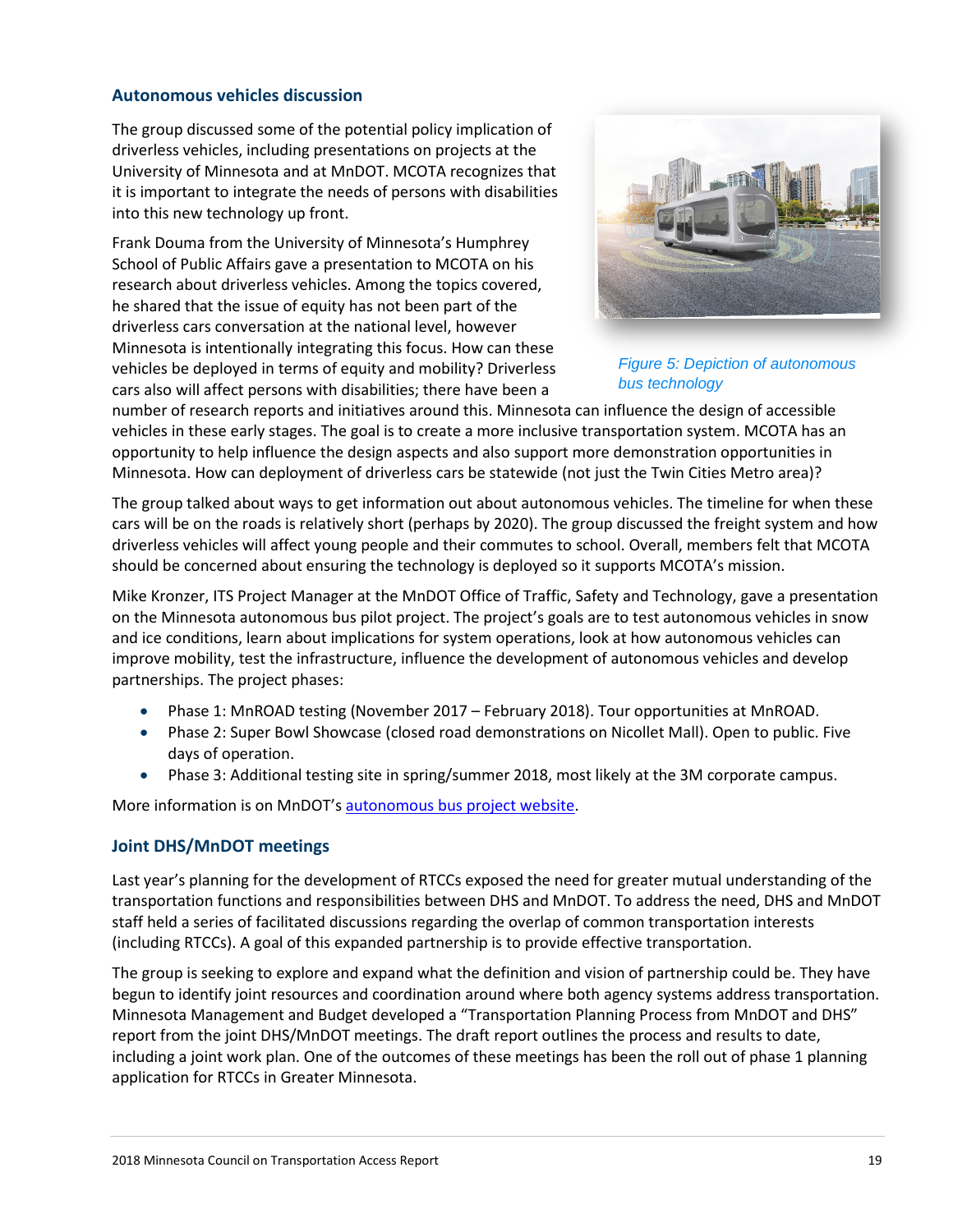#### **Local Human Service – Public Transit Coordination Plan update**

MnDOT and DHS have partnered with local planning organizations throughout Minnesota to carry out a planning process every five years since 2006, and recently concluded the 2016-2017 planning process.

Federal transit law, as amended by MAP-21 and the FAST Act, requires that projects selected for funding under the Enhanced Mobility of Seniors and Individuals with Disabilities – Section 5310 Program – be "included in a locally developed, coordinated public transit-human services transportation plan" and that the plan be "developed and approved through a process that included participation by seniors, individuals with disabilities, representatives of public, private, and nonprofit transportation and human services providers and other members of the public."

These requirements are aimed at improving transportation services for persons with disabilities and older adults, ensuring that communities are coordinating resources provided through multiple federal programs.

Themes from southern Minnesota (Regions 8, 9 and 10) were included in a presentation to MCOTA. Highlights are below. The plans are all available on the [CoordinateMNTransit.org website.](http://www.coordinatemntransit.org/regional/regionalplans/2017/index.html)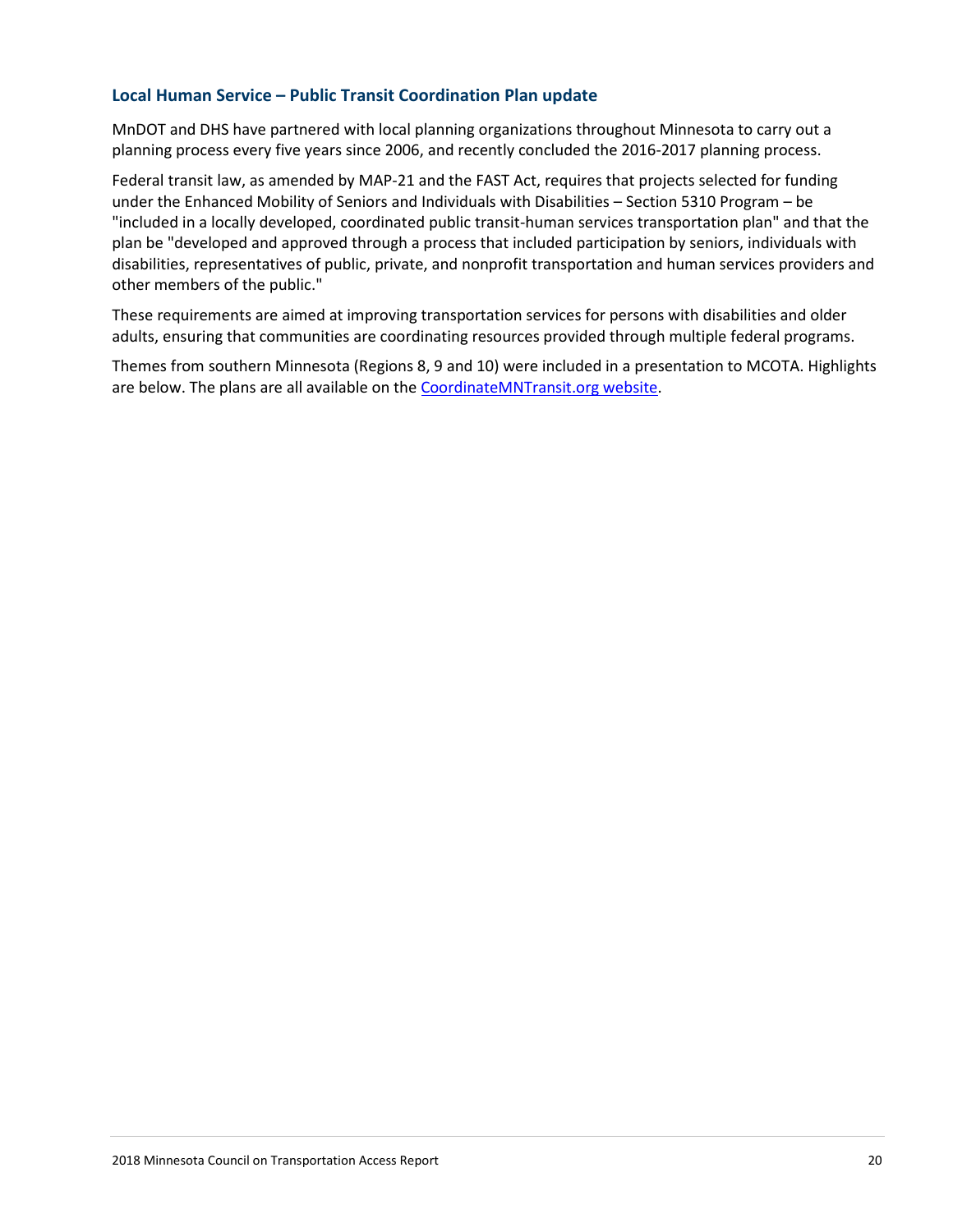Local Coordination Plans: Themes from southern Minnesota (Regions 8, 9 and 10)



*Figure 6: Map of Minnesota regional development organizations, highlighting regions 8, 9, and 10 in southern Minnesota*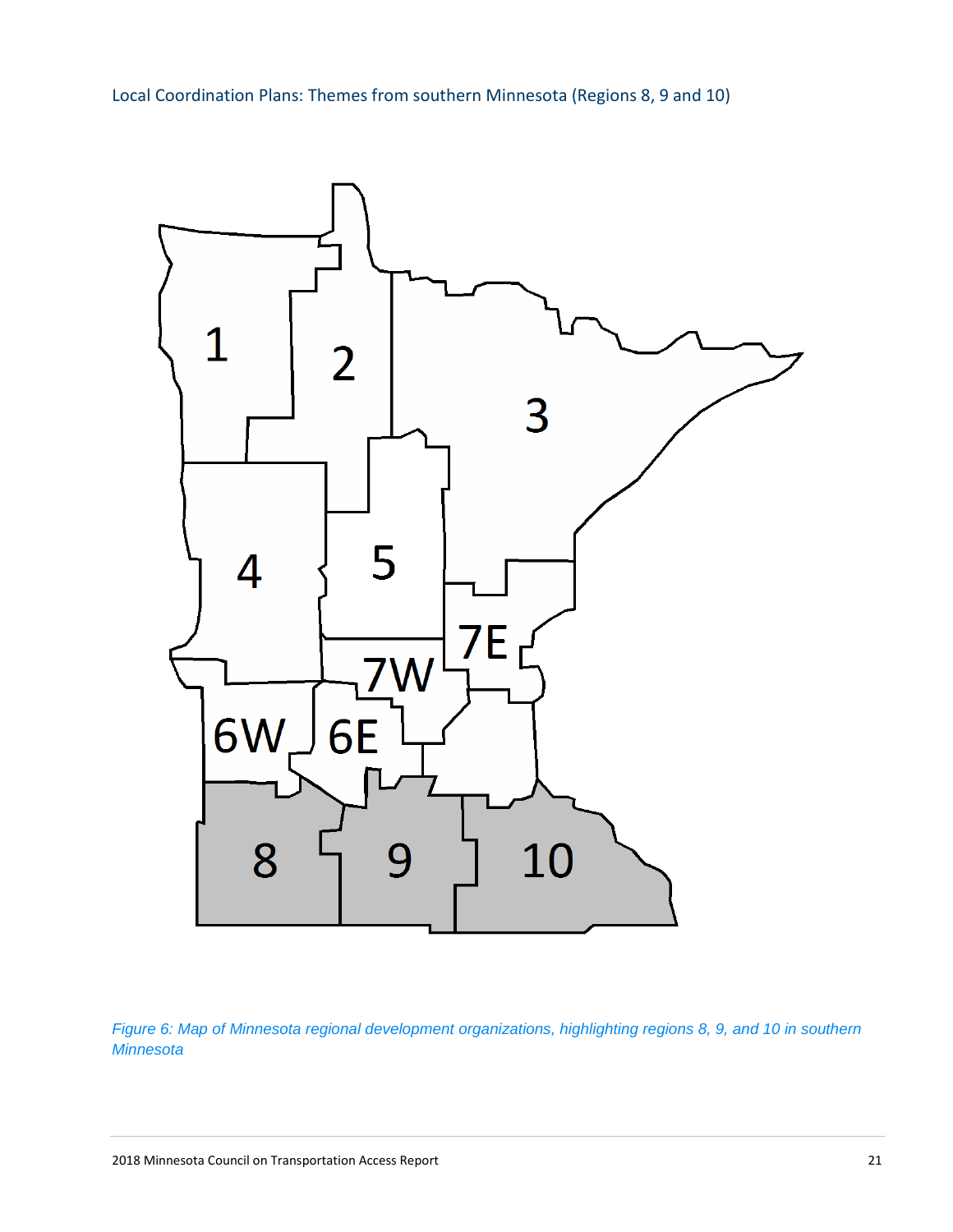## *Table 4: Themes from Local Coordination Plans in southern Minnesota*

| Challenges                                        | <b>Desired Improvements</b> | <b>Strategies</b>                                            |
|---------------------------------------------------|-----------------------------|--------------------------------------------------------------|
| Difficulties with the cost to provide<br>services | Longer service hours        | Share resources                                              |
| Increasing demand for service area                | Reliability                 | Coordinate dispatch                                          |
| Fluctuations in funding                           | Better frequency            | Address regulatory barriers                                  |
| Cost of regional medical trips                    | Lower fares                 | Improve convenience                                          |
| NEMT payments and regulations                     | Desired Improvements        | Enhance/maintain volunteer driver<br>programs                |
| Shortage of volunteer drivers                     | Longer service hours        | Accessibility enhancements                                   |
| Limited night and weekend service                 | Reliability                 | Create a regional coordinating body                          |
| Long wait times                                   | Better frequency            | Improve awareness of existing resources                      |
| Employment transportation                         | Lower fares                 | Use technology to share information and<br>resources         |
| State and agency regulations                      |                             | Contract with common carrier                                 |
|                                                   |                             | Develop partnership with Transportation<br>Network Companies |
|                                                   |                             | Develop a non-profit transit cooperative                     |
|                                                   |                             | Create an app to connect riders with<br>services             |
|                                                   |                             | Coordinate with healthcare providers                         |
|                                                   |                             | Enhance subsidy programs for existing<br>programs            |
|                                                   |                             | Establish/enhance assisted transportation<br>program         |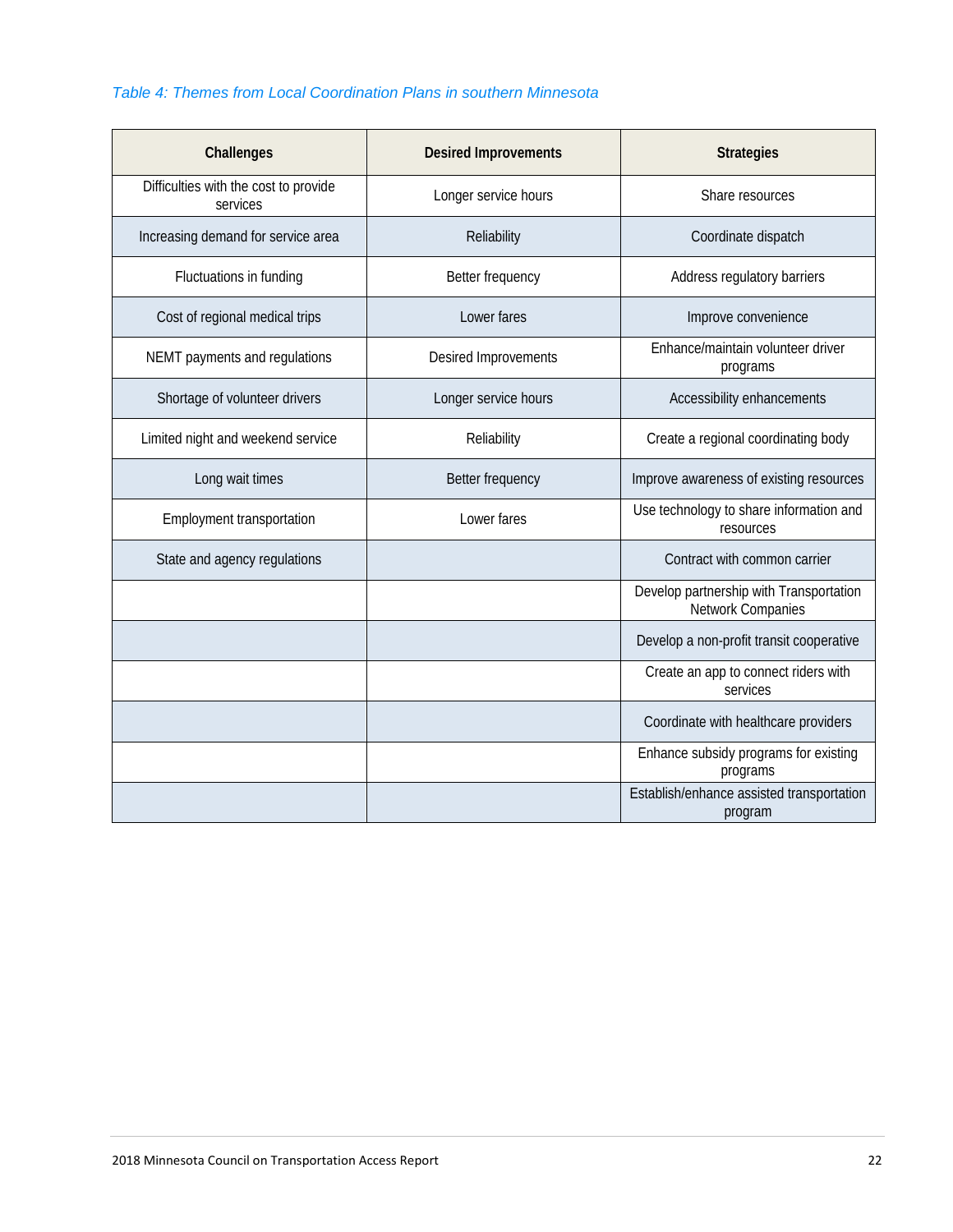#### **DHS transportation waiver program study**

Matt Knutson from DHS provided information to MCOTA on the legislatively-mandated study on the DHS transportation waiver program. A DHS gaps analysis is completed every two years and transportation is a significant gap identified. Olmstead is also requiring that this gap be addressed.

A redesign of the transportation waiver system and an RFP are currently under development. This includes payment and coordination changes. The goal is to increase transportation access for more individuals to more providers, as well as have these experiences be positive. A report and recommendations will be sent to the Legislature in 2019.

#### **Metro Mobility task force**

Gerri Sutton of the Metropolitan Council provided background and context for a legislatively mandated task force on how Metro Mobility (the Metropolitan Council's paratransit service) might partner with transportation network companies like Lyft and Uber. Metro Mobility has experienced 7 percent average annual growth in ridership for the last several years while the last fare increase was in 2008, resulting in a deficit. The task force held its first meeting in August, and will issue a report to the legislature by Feb. 15, 2018.

The Metropolitan Council offers a premium on-demand taxi service with accessible taxis. Eighty percent of riders average 3.7 miles per trip. The average Metro Mobility ride is 11.4 miles. Potential barriers for working with transportation network companies include provision of data, fraud prevention, vehicle accessibility and trips not being reportable to the National Transit Board, resulting in a loss of federal funds. The Metro Mobility Task Force information is on the [Metropolitan Council's website.](https://metrocouncil.org/Council-Meetings/Committees/Metro-Mobility-Task-Force.aspx?source=child)

#### **Arrowhead Rural Rides program**

The Arrowhead Rural Rides program is an initiative by the Arrowhead Economic Opportunity Agency that responds to unmet needs identified in the 2006 Region 3 Local Human Service-Public Transit Coordination Plan and local community needs assessments. The program serves workers and job seekers through individualized strategies designed to eliminate transportation barriers to employment.

Transportation advocates (mobility managers) provide one-on-one consultations, develop plans and offer support through trip vouchers. The program began in 2008, and expanded to cover St. Louis (excluding Duluth), Lake, Cook, Itasca, Carlton and Aitkin counties. It supports about 67,000 rides per year.

Recommendations for the program include:

- **Develop program policies and procedures.** While it is understood that each consumer has their own transportation needs and individualized plan, policies that determine eligibility, period of use and termination are needed.
- **Identify additional funding sources.** MnDOT recognizes the purpose of the program is transportation and is willing to provide financial support. However, there are other federal, state and local funding sources that could be used to support the program. Obtaining a contribution to help cover the costs of public transit passes, work buddy stipends and volunteer mileage reimbursements can be leveraged when applying for grant funding to help additional consumers.
- **Implement a structure to increase program generated revenues.** Since the program began as a Job Access and Reverse Commute project, no contribution was required from those using the program. However, since Rural Rides is now funded through the Public Transportation Policy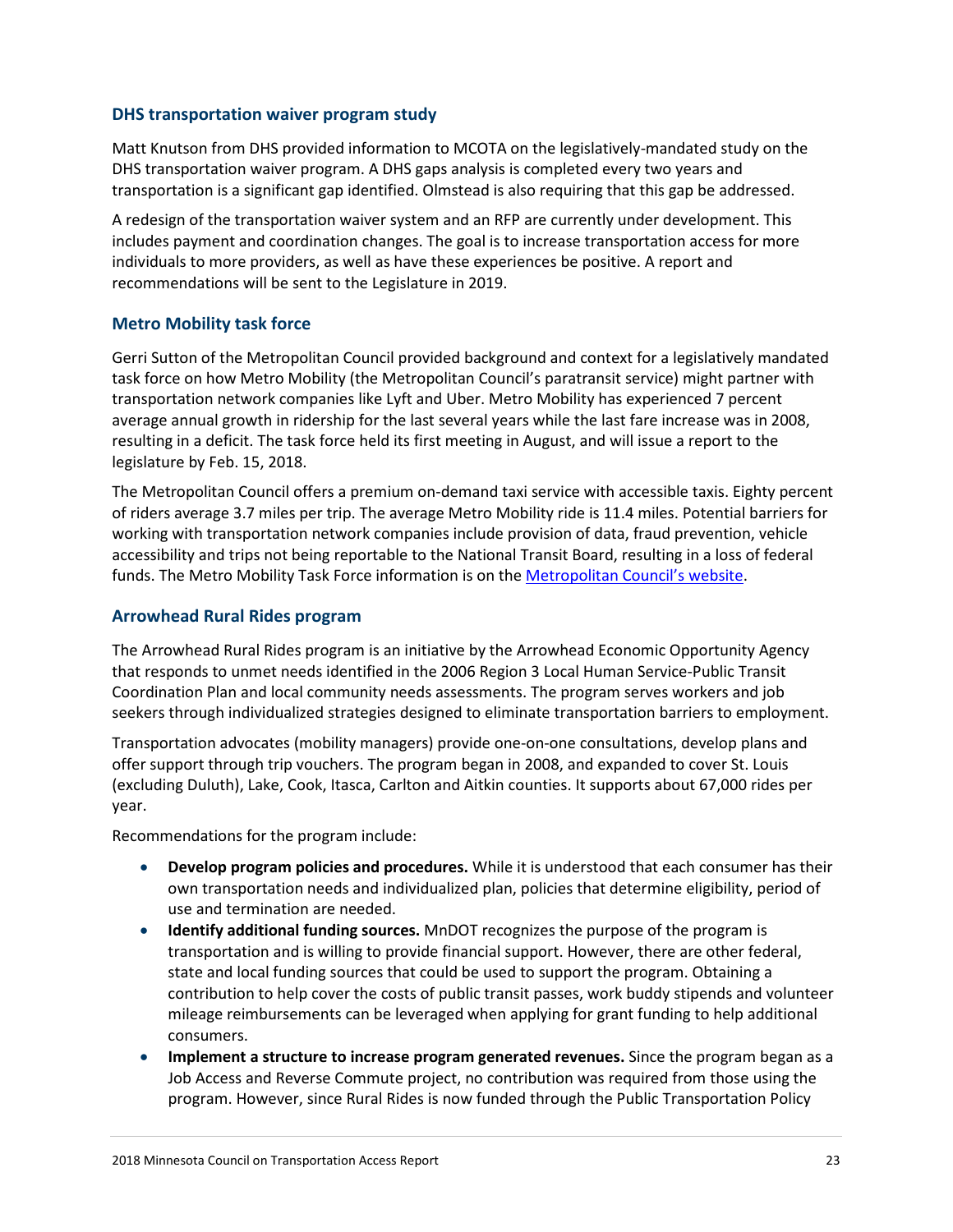Plan, program-generated revenue should help to support both mobility management and transportation services.

• **Expand the mobility management role of transportation advocates.** Currently funding for this program is through the Public Transportation Policy Plan and as such should be available to all members of the population. A program such as Rural Rides could assist anyone regardless of their trip purpose in understanding their transportation options and developing a personalized travel plan.

# **MCOTA Priorities for 2018**

# **RTCC organizing and implementation**

A continuing focus for MCOTA in 2018 is the organizing phase for the RTCCs. Each RTCC will develop its structure and operations plan. MCOTA will monitor the progress of the RTCCs' organizing efforts to ensure the applicable strategic priority activities listed in its Appendix C, especially tactics 5, 7, 8 and 10, are incorporated. These activities were first identified in the MCOTA 2015 Strategic Plan<sup>[6](#page-23-0)</sup>, and were modified and approved by MCOTA in 2016.

#### *Table 5: MCOTA's Priority Activities for RTCCs (see Appendix C for full list)*

| <b>MCOTA's Priority Activities for RTCCs</b>                                                                                    |
|---------------------------------------------------------------------------------------------------------------------------------|
| Develop other infrastructure to facilitate communication within and between the RTCCs (activity #5)                             |
| Develop tools/products that could be used by RTCCs; disseminate products developed by one RTCC to the other RTCCs (activity #7) |
| Assist with resolving state and federal barriers to coordination (activity #8)                                                  |
| Develop minimum standards for outcomes/performance measures with RTCC input (activity #10)                                      |

This project relates to MCOTA legislative duties 1-11, 13, 14, 16, 19 and 20 by identifying stakeholders that provide services for the transit public, seeking their input about appropriate strategies, identifying best practices, recommending statewide objectives, identifying barriers and ways to eliminate barriers, and advocating for implementation of recommendations to enhance coordination throughout the state.

# **Volunteer driver insurance and reimbursement**

MCOTA's new study on the cost savings of volunteer driver programs (as described on page 10) shows how important those programs are to state residents. Insurance coverage for volunteer drivers, as well as reimbursement rates and restrictions are critical issues for recruiting and retaining volunteer drivers. MCOTA is committed to working with stakeholders, relevant state agencies and elected officials at the state and federal levels to identify and implement ways to eliminate the obstacles that currently exist. Education is also an important role that MCOTA is well-positioned to lead.

<span id="page-23-0"></span> <sup>6</sup> [June 2015 MCOTA Strategic Plan](http://www.coordinatemntransit.org/MCOTA/documents/2015ActionPlan.pdf)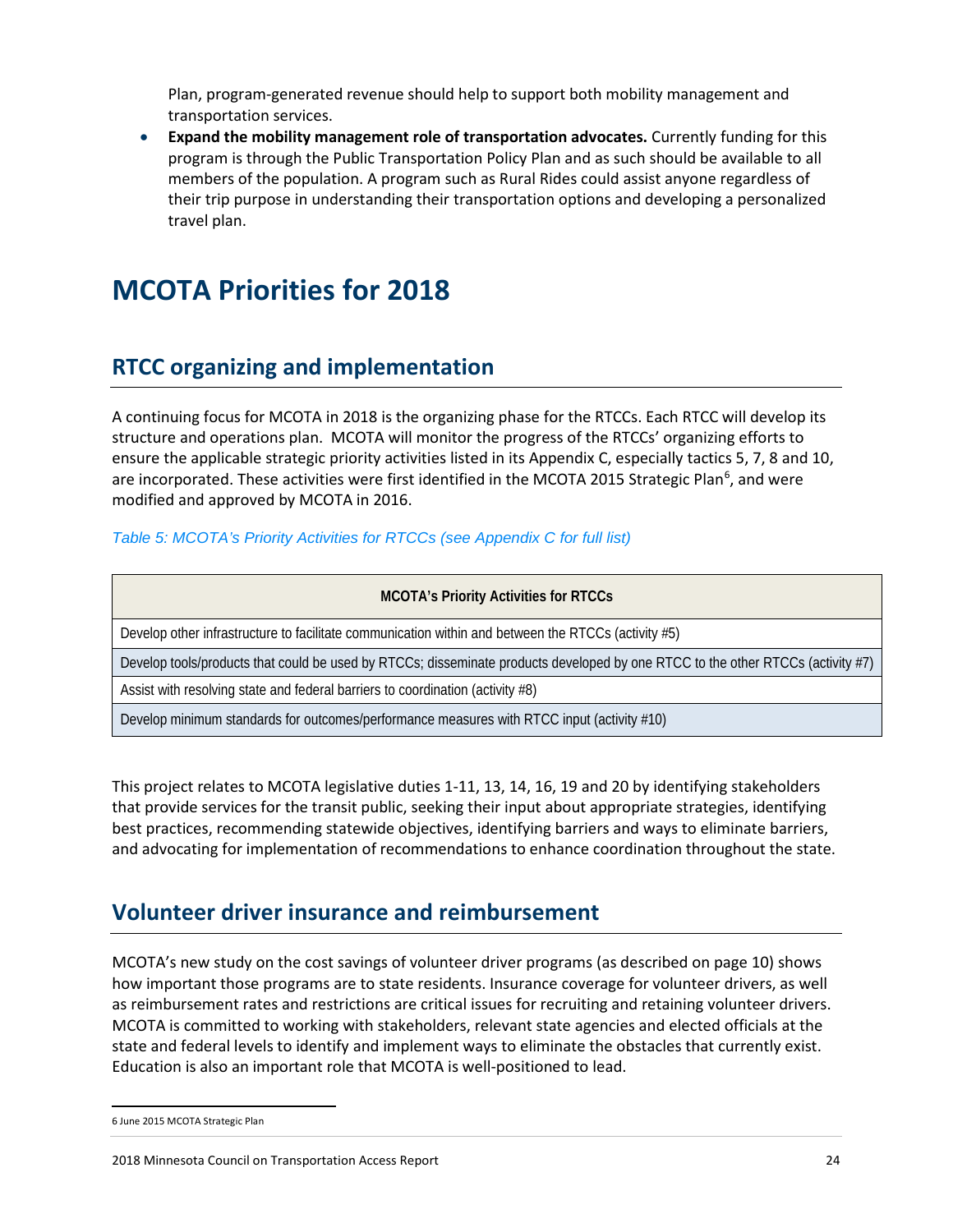These activities relate to MCOTA legislative duties 10, 13 and 20 by identifying barriers to volunteer driver programs and recommending steps, including legislation and advocacy, to address barriers such as liability and insurance issues.

## **Volunteer driver program forum**

With all the issues affecting volunteer driver programs in the state, MCOTA members felt that convening a day-long event to bring together those running volunteer driver programs and other stakeholders would be an effective way to share information to maintain and strengthen the programs. The forum is scheduled for May 9, 2018, and will include a published summary.

# **Research project on youth employment transportation**

In spring 2018, MCOTA will engage in a study on employment and training transportation for young people. The study will gather data on best practices that address one of the biggest barriers that youth employment and training program graduates face: the lack of transportation. Surveys repeatedly show that the inadequacy of transportation resources prevents youth from obtaining jobs in apprenticeship, construction and other industries that require mobility. In addition, youth who do not have their own transportation have difficulties getting to retail and service jobs with variable start and end times. The study will document both national and Minnesota examples of innovative programs meeting the transportation needs of working youth through surveys or semi-structured interviews.

# **Continued stakeholder communications**

As more RTCCs are formed in 2018 and as MCOTA addresses issues related to volunteer driver programs, regular communications with stakeholders throughout the state will be critical to keeping everyone informed. MCOTA plans to continue sending periodic (approximately quarterly) e-mail updates and also to continue updating the CoordinateMNTransit.org website.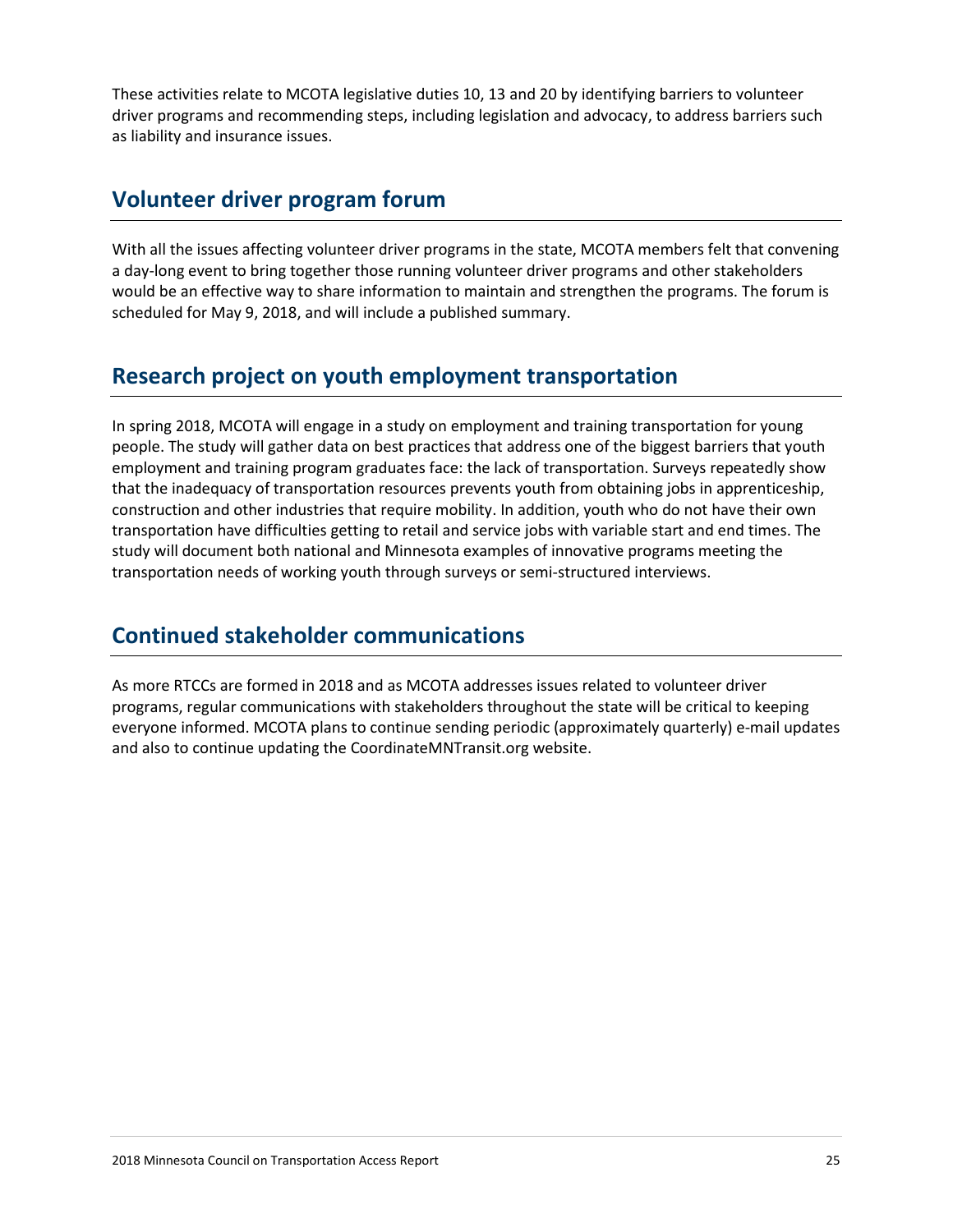# **Conclusion**

Transportation is essential for residents of the state to access work, school, shopping, health care and recreation. Volunteer driver programs are one of the cornerstones of transportation services, especially in rural Minnesota. MCOTA studied the cost savings of volunteer driver programs and found they offer significant savings compared to other transportation alternatives. MCOTA is also identifying ways to address two threats to volunteer driver programs: volunteer driver insurance liability and volunteer driver reimbursement.

MCOTA is working to ensure access in a changing transportation environment for those with disabilities. Through its study of about several public-private transit partnerships that involve transportation network companies and the testing of autonomous vehicles, MCOTA is offering information, guidance and recommendations to state and local agencies.

MCOTA is advancing the goals of improved transportation services and access through coordination, especially at the local level through the development of regional transportation coordinating councils. The planning grant application for Greater Minnesota RTCCs is the culmination of several years of developing a vision and meeting with stakeholders throughout the state. It was issued in September 2017, and is an important way to meet the transportation access goals in the Olmstead Plan.

In 2018, MCOTA plans to continue organizing and supporting the development of RTCCs, encouraging the development of and reducing barriers to volunteer driver programs, identifying best practices for youth employment transportation, and coordinating with stakeholders regularly through quarterly email updates and through a volunteer driver program forum in May 2018.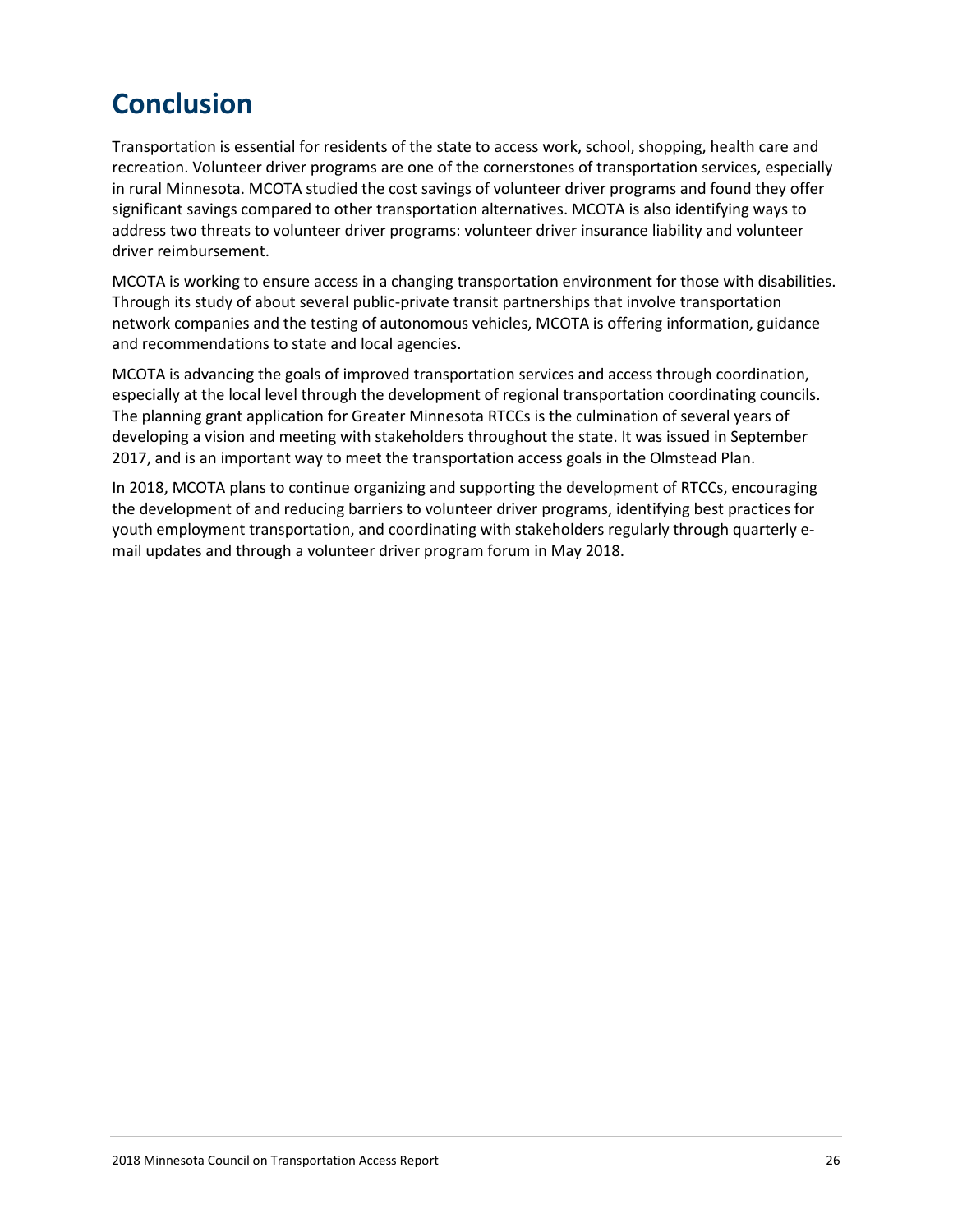# **Appendix A: MCOTA Members during 2017**

Tim Henkel, Chair Minnesota Department of Transportation

Joan Willshire, Vice Chair Minnesota State Council on Disability

Vacant Office of the Governor

Gerri Sutton Metropolitan Council

Harlan Tardy Minnesota Board on Aging

Peter Brickwedde Minnesota Department of Commerce

Julie Belisle (through August 2017) Minnesota Department of Education

Sharon Peck (since September 2017) Minnesota Department of Education

Thant Pearson Minnesota Department of Employment and Economic Development

Tim Held Minnesota Department of Health

Claire Wilson Minnesota Department of Human Services

Ron Quade Minnesota Department of Veterans Affairs

Keith Bogut (through July 2017) Minnesota Management and Budget

Stewart McMullen (since August 2017) Minnesota Management and Budget

Tiffany Collins Minnesota Public Transit Association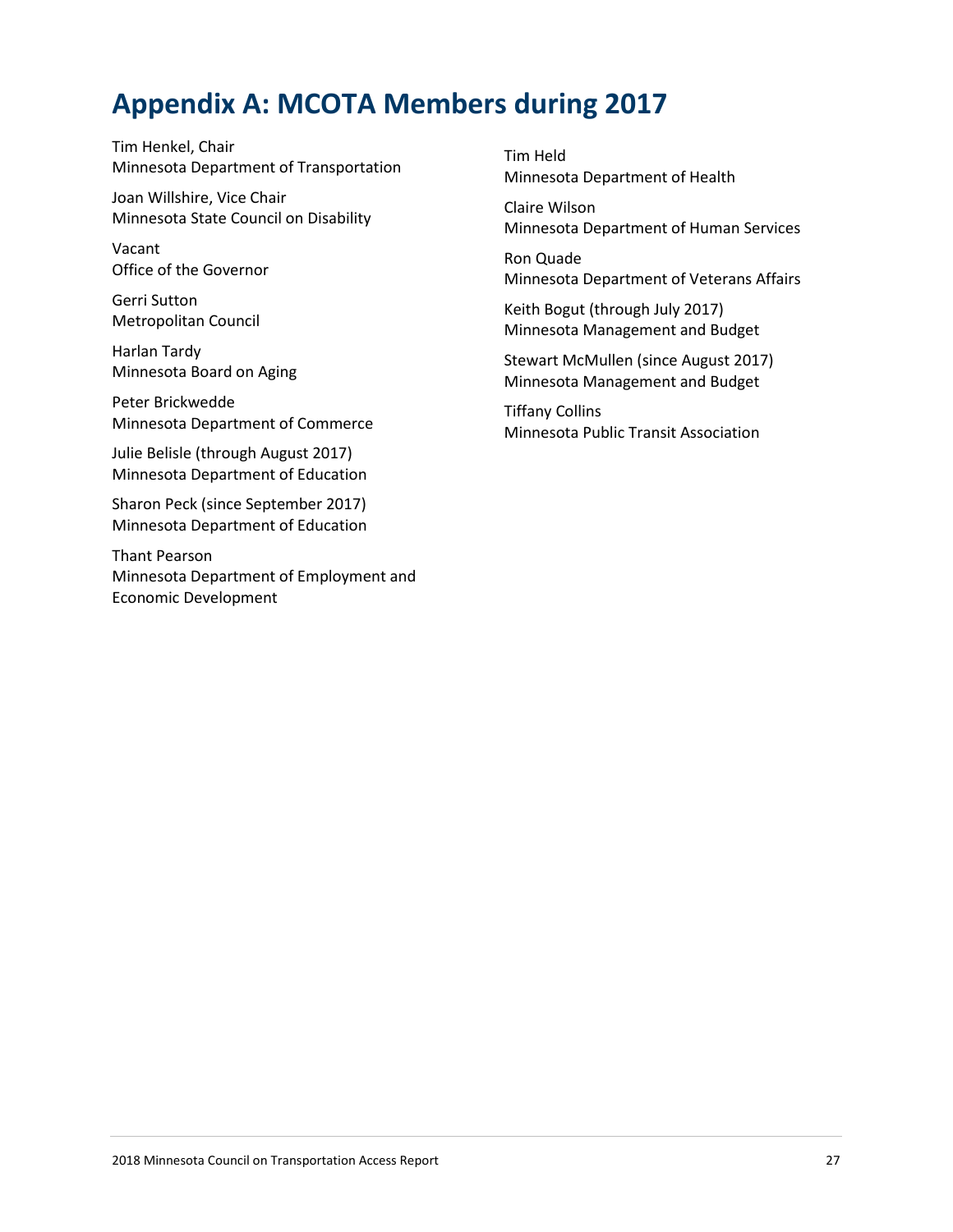# **Appendix B: MCOTA Legislative Duties and**

# **Accomplishments**

| Year(s)                                                               | Legislative Duty #1                                                                                                                                                                                    |  |
|-----------------------------------------------------------------------|--------------------------------------------------------------------------------------------------------------------------------------------------------------------------------------------------------|--|
| 2011-2015, expect to<br>continue the Supporting<br>Activities in 2016 | Compile information on existing transportation alternatives for the transit public and serve as a<br>clearinghouse for information on services, funding sources, innovations and coordination efforts. |  |
|                                                                       | <b>Supporting Activities</b>                                                                                                                                                                           |  |
|                                                                       | Minnesota coordination website                                                                                                                                                                         |  |
|                                                                       | Economic cost-benefit studies<br>٠                                                                                                                                                                     |  |
|                                                                       | Transportation section of Minnesotahelp.info<br>$\bullet$                                                                                                                                              |  |
|                                                                       | <b>NEMT Advisory Committee support</b>                                                                                                                                                                 |  |
|                                                                       | <b>NEMT Coordination Study</b>                                                                                                                                                                         |  |
|                                                                       | <b>Local Transit Coordination Case Studies</b>                                                                                                                                                         |  |
|                                                                       | Primer of funding sources for "transit public" in Minnesota                                                                                                                                            |  |
|                                                                       | RTCC stakeholder engagement                                                                                                                                                                            |  |

| Year(s)                                                               | Legislative Duty #2                                                                                                                                                               |  |
|-----------------------------------------------------------------------|-----------------------------------------------------------------------------------------------------------------------------------------------------------------------------------|--|
| 2011-2015, expect to<br>continue the Supporting<br>Activities in 2016 | Identify best practices and strategies that have been successful in Minnesota and in other states for<br>coordination of local, regional, state and federal funding and services. |  |
|                                                                       | <b>Supporting Activities</b>                                                                                                                                                      |  |
|                                                                       | NEMT Advisory Committee support                                                                                                                                                   |  |
|                                                                       | <b>NEMT Coordination Study</b>                                                                                                                                                    |  |
|                                                                       | Vehicle-sharing Study                                                                                                                                                             |  |
|                                                                       | Successful Local Transit Coordination Case Studies                                                                                                                                |  |
|                                                                       | Minnesota mobility management case studies                                                                                                                                        |  |
|                                                                       | Strategic planning                                                                                                                                                                |  |
|                                                                       | RTCC stakeholder engagement                                                                                                                                                       |  |
|                                                                       | Volunteer transportation programs inventory and survey                                                                                                                            |  |

| Year(s)                                                               | Legislative Duty #3                                                                                 |  |
|-----------------------------------------------------------------------|-----------------------------------------------------------------------------------------------------|--|
| 2012-2015, expect to<br>continue the Supporting<br>Activities in 2016 | Recommend statewide objectives for providing public transportation services for the transit public. |  |
|                                                                       | <b>Supporting Activities</b>                                                                        |  |
|                                                                       | • NEMT Advisory Committee support                                                                   |  |
|                                                                       | <b>NEMT Coordination Study</b>                                                                      |  |
|                                                                       | Definition of coordination                                                                          |  |
|                                                                       | Strategic planning                                                                                  |  |
|                                                                       | Olmstead Plan goals and measures                                                                    |  |
|                                                                       | Homelessness and transportation services                                                            |  |
|                                                                       | RTCC stakeholder engagement                                                                         |  |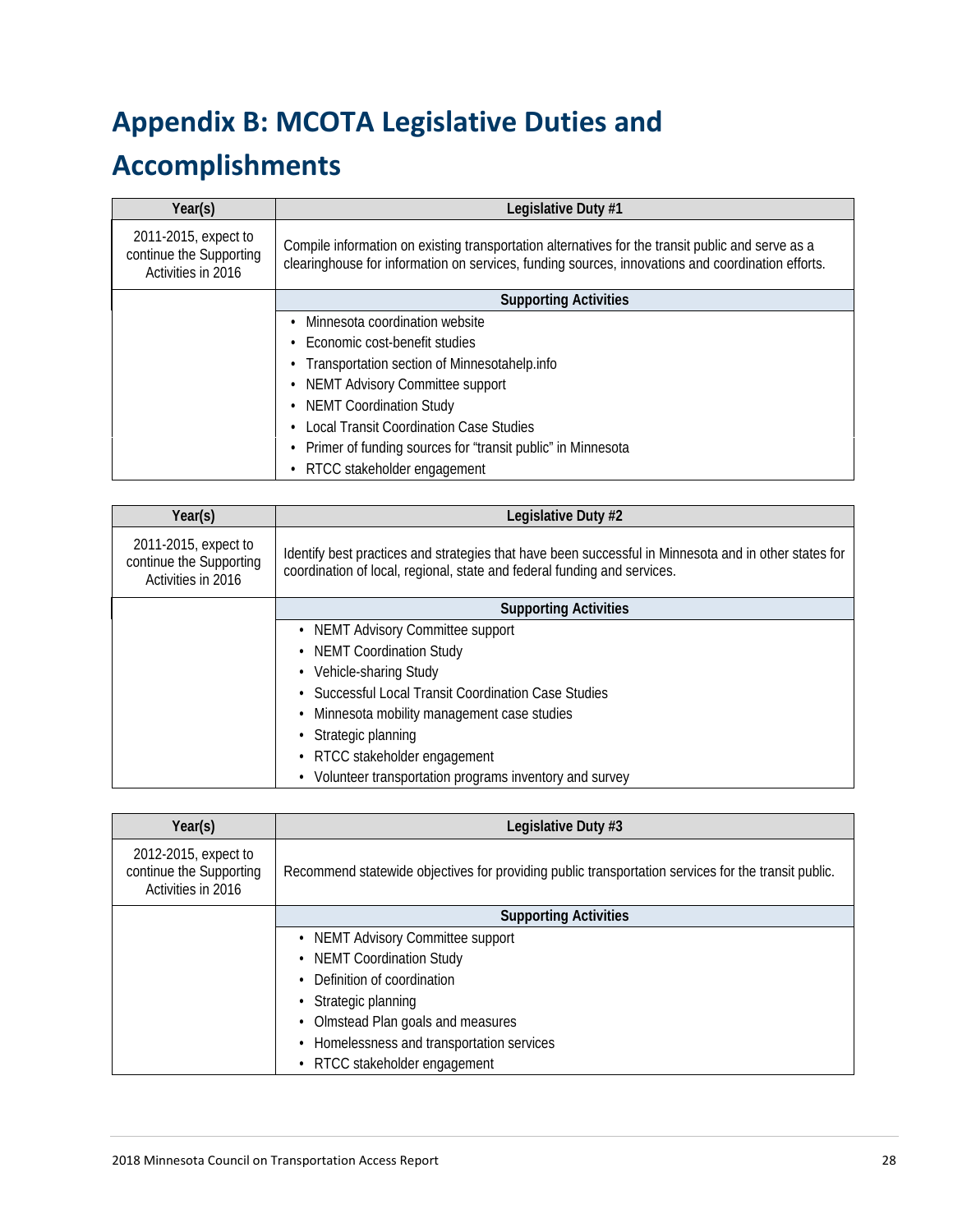| Year(s)                                                               | Legislative Duty #4                                                                                                                                          |  |
|-----------------------------------------------------------------------|--------------------------------------------------------------------------------------------------------------------------------------------------------------|--|
| 2011-2015, expect to<br>continue the Supporting<br>Activities in 2016 | Identify barriers prohibiting coordination and accessibility of public transportation services and<br>aggressively pursue the elimination of those barriers. |  |
|                                                                       | <b>Supporting Activities</b>                                                                                                                                 |  |
|                                                                       | • NEMT Advisory Committee support                                                                                                                            |  |
|                                                                       | <b>NEMT Study</b>                                                                                                                                            |  |
|                                                                       | Synthesis of 2011 Greater MN regional transportation coordination plans                                                                                      |  |
|                                                                       | Planning guidance for the 2011 Local Human Service Transit Coordination Plans in MN                                                                          |  |
|                                                                       | Maps of human service transportation providers' areas of service in MN                                                                                       |  |
|                                                                       | Strategic planning                                                                                                                                           |  |
|                                                                       | Olmstead Plan goals and measures                                                                                                                             |  |
|                                                                       | • Homelessness and transportation services                                                                                                                   |  |
|                                                                       | RTCC stakeholder engagement                                                                                                                                  |  |
|                                                                       | Ways to increase vehicle sharing in Minnesota                                                                                                                |  |

| Year(s)                                                               | Legislative Duty #5                                                                                                                    |  |
|-----------------------------------------------------------------------|----------------------------------------------------------------------------------------------------------------------------------------|--|
| 2011-2015, expect to<br>continue the Supporting<br>Activities in 2016 | Recommend policies and procedures for coordinating local, regional, state, and federal funding and<br>services for the transit public. |  |
|                                                                       | <b>Supporting Activities</b>                                                                                                           |  |
|                                                                       | • Synthesis of 2011 Greater MN regional transportation coordination plans                                                              |  |
|                                                                       | Successful Local Transit Coordination Case Studies                                                                                     |  |
|                                                                       | • Primer of funding sources for "transit public" in Minnesota                                                                          |  |
|                                                                       | Strategic planning                                                                                                                     |  |
|                                                                       | RTCC stakeholder engagement                                                                                                            |  |

| Year(s)                                                                        | Legislative Duty #6                                                                                                                            |
|--------------------------------------------------------------------------------|------------------------------------------------------------------------------------------------------------------------------------------------|
| 2011, 2014-2015, expect<br>to continue the<br>Supporting Activities in<br>2016 | Identify stakeholders in providing services for the transit public and seek input from them<br>concerning barriers and appropriate strategies. |
|                                                                                | <b>Supporting Activities</b>                                                                                                                   |
|                                                                                | • Synthesis of 2011 Greater MN regional transportation coordination plans                                                                      |
|                                                                                | Participation in the MN State Council on Disability's annual Town Hall Mtg.                                                                    |
|                                                                                | Data collection and analysis of vehicle sharing                                                                                                |
|                                                                                | Strategic planning                                                                                                                             |
|                                                                                | Homelessness and transportation services                                                                                                       |
|                                                                                | • RTCC stakeholder engagement                                                                                                                  |
|                                                                                | Ways to increase vehicle sharing in Minnesota                                                                                                  |
|                                                                                | Volunteer transportation programs inventory and survey                                                                                         |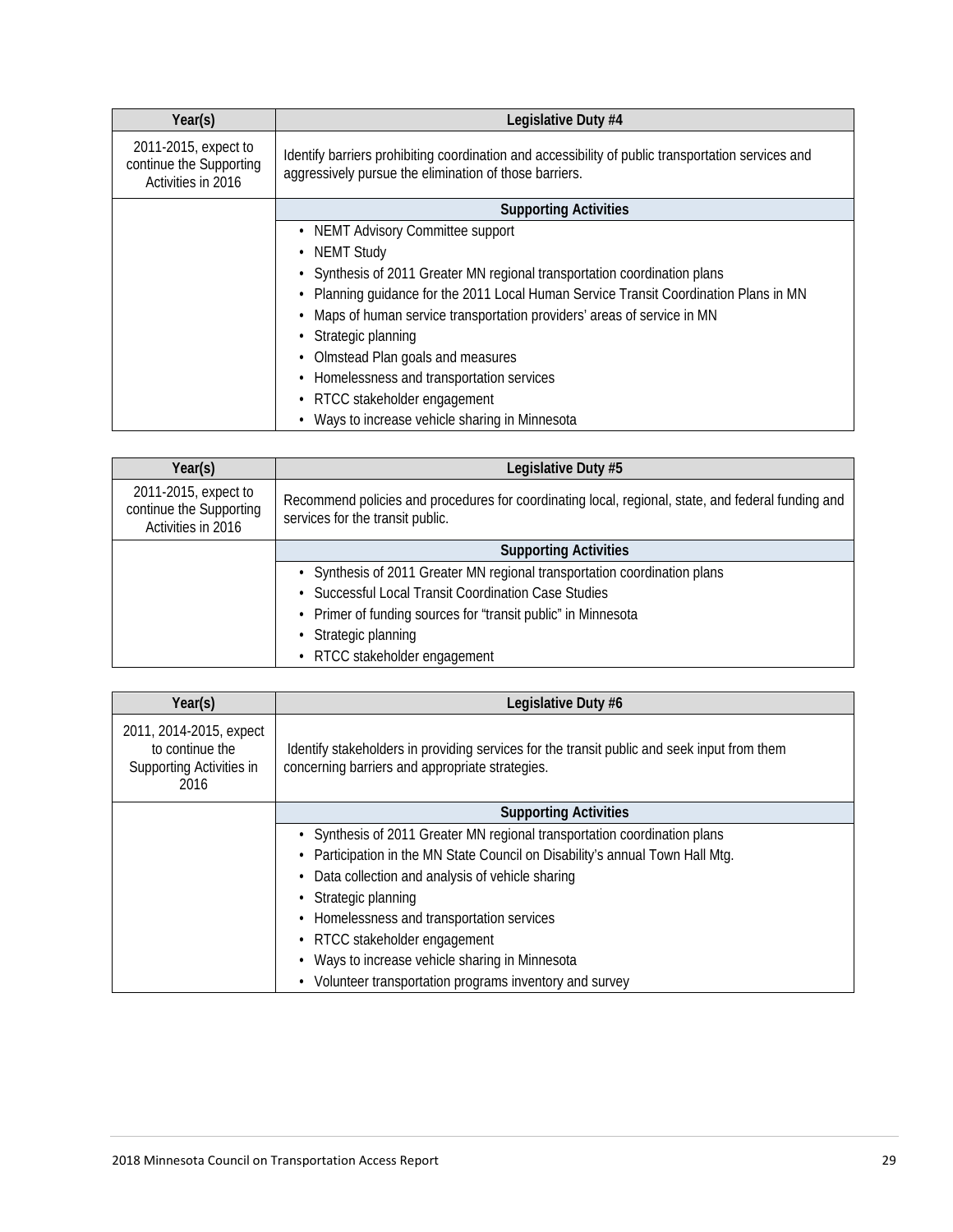| Year(s)                                                               | Legislative Duty #7                                                                         |
|-----------------------------------------------------------------------|---------------------------------------------------------------------------------------------|
| 2011-2015, expect to<br>continue the Supporting<br>Activities in 2016 | Recommend guidelines for developing transportation coordination plans throughout the state. |
|                                                                       | <b>Supporting Activities</b>                                                                |
|                                                                       | • Synthesis of 2011 Greater MN regional transportation coordination plans                   |
|                                                                       | • Planning guidance for the 2011 Local Human Service Transit Coordination Plans in MN       |
|                                                                       | Successful Local Transit Coordination Case Studies                                          |
|                                                                       | RTCC stakeholder engagement                                                                 |

| Year(s)                                | Legislative Duty #8                                                                                           |
|----------------------------------------|---------------------------------------------------------------------------------------------------------------|
| None of the years<br>between 2011-2015 | Encourage all state agencies participating in the council to purchase trips within the coordinated<br>system. |
|                                        | <b>Supporting Activities</b>                                                                                  |
|                                        | • This model of centralized purchasing is not in place in Minnesota.                                          |
|                                        | • RTCC stakeholder engagement                                                                                 |

| Year(s)         | Legislative Duty #9                                                                                                                                                                                                                                 |
|-----------------|-----------------------------------------------------------------------------------------------------------------------------------------------------------------------------------------------------------------------------------------------------|
| 2011-2012, 2014 | Facilitate the creation and operation of transportation brokerages to match riders to the appropriate<br>service, promote shared dispatching, compile and disseminate information on transportation<br>options, and promote regional communication. |
|                 | <b>Supporting Activities</b>                                                                                                                                                                                                                        |
|                 | Mobility management webinars                                                                                                                                                                                                                        |
|                 | • Planning guidance for the 2011 Local Human Service Transit Coordination Plans in MN                                                                                                                                                               |
|                 | Successful Local Transit Coordination Case Studies                                                                                                                                                                                                  |
|                 | Minnesota mobility management case studies                                                                                                                                                                                                          |
|                 | • RTCC stakeholder engagement                                                                                                                                                                                                                       |

| Year(s)                                                               | Legislative Duty #10                                                                                        |
|-----------------------------------------------------------------------|-------------------------------------------------------------------------------------------------------------|
| 2011, 2015 expect to<br>continue the Supporting<br>Activities in 2016 | Encourage volunteer driver programs and recommend legislation to address liability and insurance<br>issues. |
|                                                                       | <b>Supporting Activities</b>                                                                                |
|                                                                       | Successful Local Transit Coordination Case Studies                                                          |
|                                                                       | • A survey and selected case studies of volunteer driver programs in MN, including faith-based              |
|                                                                       | programs                                                                                                    |
|                                                                       | • RTCC stakeholder engagement                                                                               |
|                                                                       | Volunteer transportation programs inventory and survey                                                      |

| Year(s)                                                 | Legislative Duty #11                                              |
|---------------------------------------------------------|-------------------------------------------------------------------|
| Expect to start the<br>Supporting Activities in<br>2016 | Recommend minimum performance standards for delivery of services. |
|                                                         | <b>Supporting Activities</b>                                      |
|                                                         | RTCC stakeholder engagement                                       |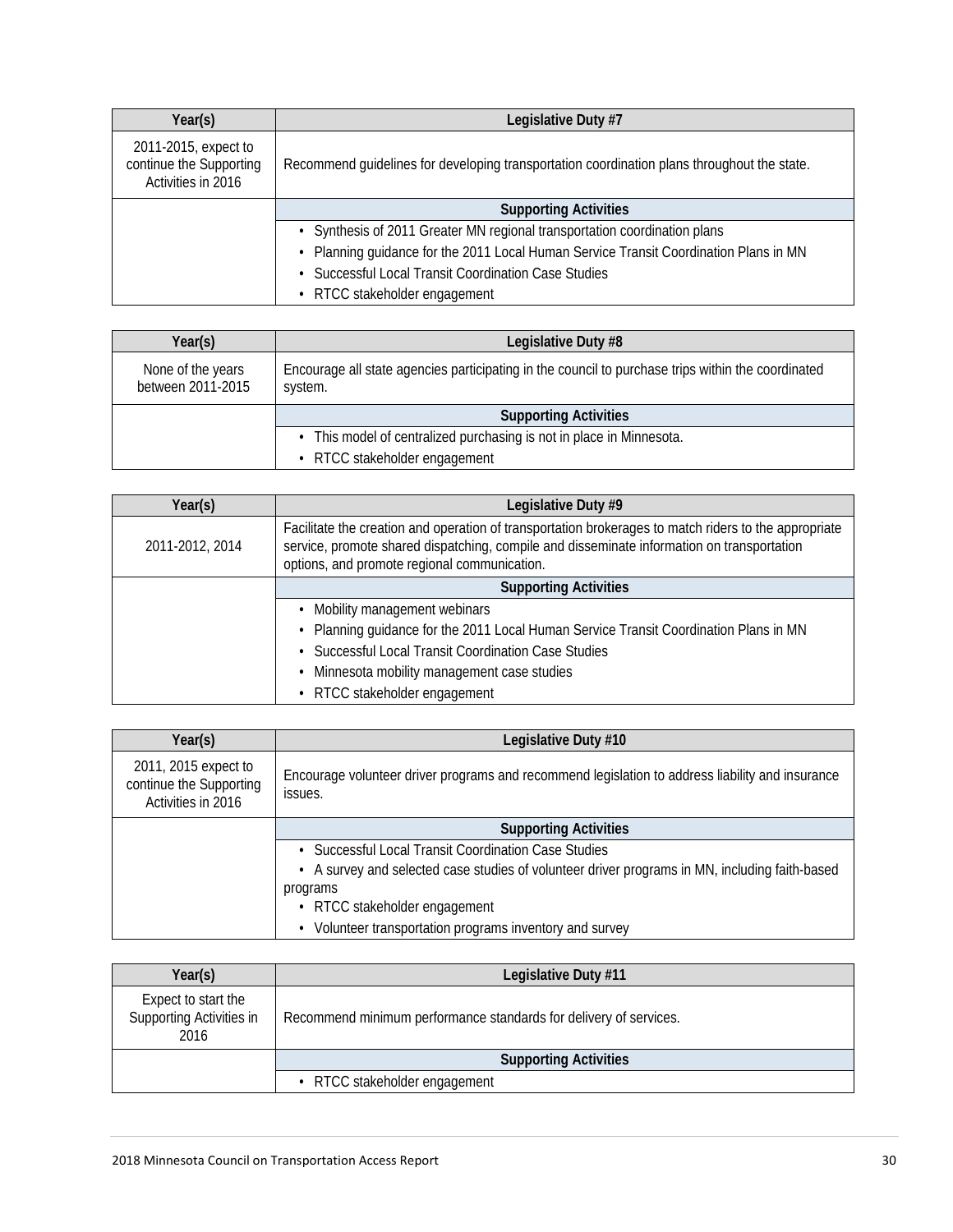| Year(s)                                | Legislative Duty #12                                                              |
|----------------------------------------|-----------------------------------------------------------------------------------|
| None of the years<br>between 2011-2015 | Identify methods to eliminate fraud and abuse in special transportation services. |
|                                        | <b>Supporting Activities</b>                                                      |
|                                        | • To be addressed in future work plans                                            |

| Year(s)                                                               | Legislative Duty #13                                                                                                                          |
|-----------------------------------------------------------------------|-----------------------------------------------------------------------------------------------------------------------------------------------|
| 2013, 2015 expect to<br>continue the Supporting<br>Activities in 2016 | Develop a standard method for addressing liability insurance requirements for transportation<br>services purchased, provided, or coordinated. |
|                                                                       | <b>Supporting Activities</b>                                                                                                                  |
|                                                                       | • Vehicle-sharing Study                                                                                                                       |
|                                                                       | • RTCC stakeholder engagement                                                                                                                 |
|                                                                       | Ways to increase vehicle sharing in MN                                                                                                        |

| Year(s)   | Legislative Duty #14                                                                         |
|-----------|----------------------------------------------------------------------------------------------|
| 2011-2012 | Design and develop a contracting template for providing coordinated transportation services. |
|           | <b>Supporting Activities</b>                                                                 |
|           | • Development of contract template                                                           |
|           | • RTCC stakeholder engagement                                                                |

| Year(s)                                                               | Legislative Duty #15                                                                                                                 |
|-----------------------------------------------------------------------|--------------------------------------------------------------------------------------------------------------------------------------|
| 2011, 2014 expect to<br>continue the Supporting<br>Activities in 2016 | Recommend an interagency uniform contracting and billing and accounting system for providing<br>coordinated transportation services. |
|                                                                       | <b>Supporting Activities</b>                                                                                                         |
|                                                                       | Collaboration on the development of a Unified Transit Data Center pilot project in Scott and<br>Carver counties.                     |
|                                                                       | Common standards for financial records                                                                                               |
|                                                                       | Training for common standards for financial records                                                                                  |

| Year(s)                                                              | Legislative Duty #16                                                                                  |
|----------------------------------------------------------------------|-------------------------------------------------------------------------------------------------------|
| 2012-2015 expect to<br>continue the Supporting<br>Activities in 2016 | Encourage the design and development of training programs for coordinated transportation<br>services. |
|                                                                      | <b>Supporting Activities</b>                                                                          |
|                                                                      | • NEMT Advisory Committee support                                                                     |
|                                                                      | • NEMT Study                                                                                          |
|                                                                      | Mobility management webinars                                                                          |
|                                                                      | Training for common standards for financial records                                                   |
|                                                                      | Minnesota mobility management case studies                                                            |
|                                                                      | Minnesota Mobility Management Handbook                                                                |
|                                                                      | RTCC stakeholder engagement                                                                           |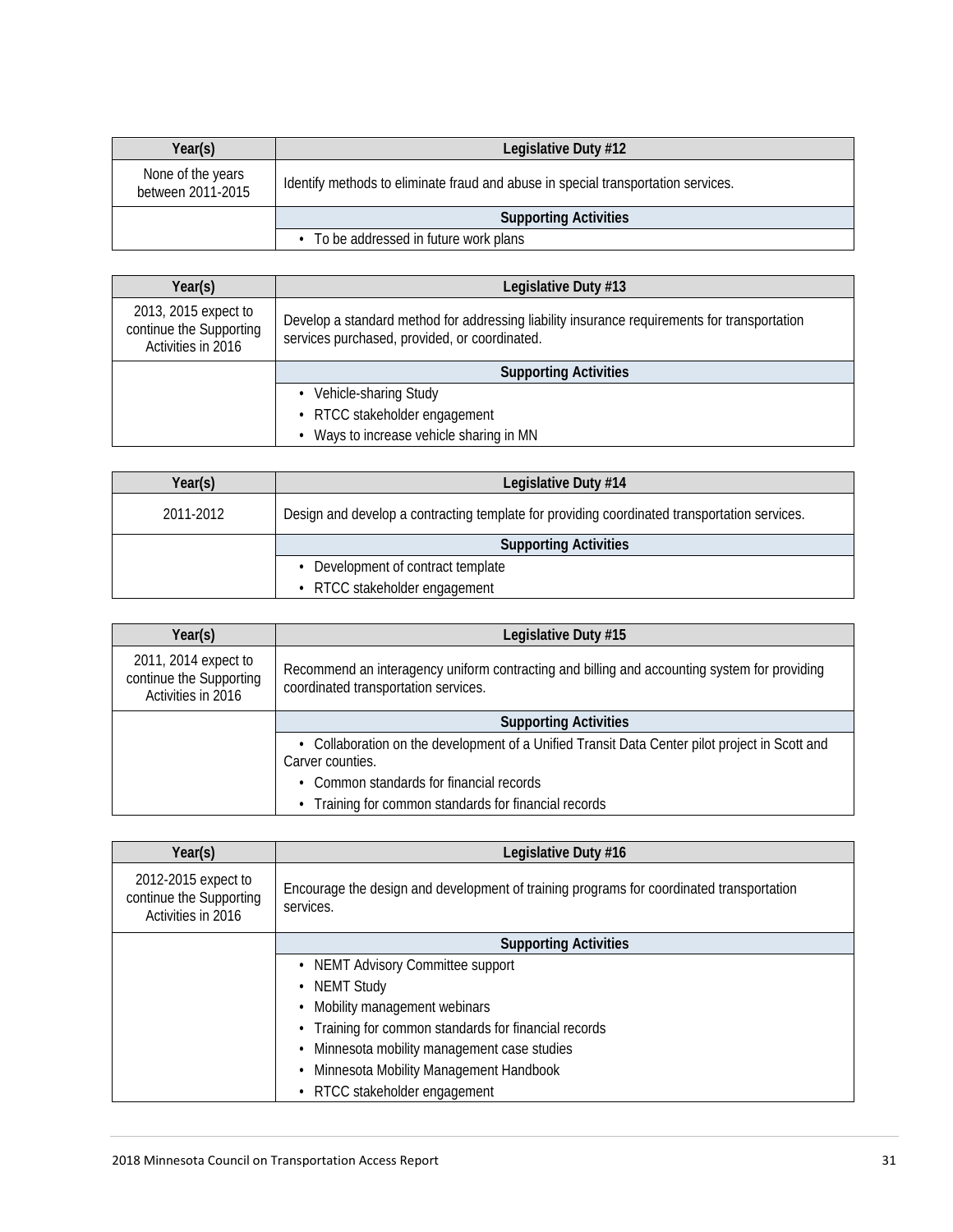| Year(s)                                    | Legislative Duty #17                                                               |
|--------------------------------------------|------------------------------------------------------------------------------------|
| Start the Supporting<br>Activities in 2016 | Encourage the use of public school transportation vehicles for the transit public. |
|                                            | <b>Supporting Activities</b>                                                       |
|                                            | • RTCC stakeholder engagement                                                      |

| Year(s)                                                              | Legislative Duty #18                                                                                                                                                                      |
|----------------------------------------------------------------------|-------------------------------------------------------------------------------------------------------------------------------------------------------------------------------------------|
| 2014-2015 expect to<br>continue the Supporting<br>Activities in 2016 | Develop an allocation methodology that equitably distributes transportation funds to compensate<br>units of government and all entities that provide coordinated transportation services. |
|                                                                      | <b>Supporting Activities</b>                                                                                                                                                              |
|                                                                      | • Common standards for financial records                                                                                                                                                  |
|                                                                      | Training for common standards for financial records                                                                                                                                       |

| Year(s)                                                               | Legislative Duty #19                                                       |  |
|-----------------------------------------------------------------------|----------------------------------------------------------------------------|--|
| 2013, 2015 expect to<br>continue the Supporting<br>Activities in 2016 | Identify policies and necessary legislation to facilitate vehicle sharing. |  |
|                                                                       | <b>Supporting Activities</b>                                               |  |
|                                                                       | Vehicle-sharing study                                                      |  |
|                                                                       | Data collection and analysis of vehicle sharing                            |  |
|                                                                       | Maps of human service transportation providers' areas of service in MN     |  |
|                                                                       | Outreach to providers about options and benefits of vehicle sharing        |  |
|                                                                       | • RTCC stakeholder engagement                                              |  |
|                                                                       | Ways to increase vehicle sharing in MN                                     |  |

| Year(s)                                                              | Legislative Duty #20                                                                                                                                                                                         |  |
|----------------------------------------------------------------------|--------------------------------------------------------------------------------------------------------------------------------------------------------------------------------------------------------------|--|
| 2012-2015 expect to<br>continue the Supporting<br>Activities in 2016 | Advocate aggressively for eliminating barriers to coordination, implementing coordination<br>strategies, enacting necessary legislation, and appropriating resources to achieve the council's<br>objectives. |  |
|                                                                      | <b>Supporting Activities</b>                                                                                                                                                                                 |  |
|                                                                      | <b>NEMT Advisory Committee support</b>                                                                                                                                                                       |  |
|                                                                      | Transportation section of Minnesotahelp.info                                                                                                                                                                 |  |
|                                                                      | • Primer of funding sources for "transit public" in Minnesota                                                                                                                                                |  |
|                                                                      | Strategic planning                                                                                                                                                                                           |  |
|                                                                      | RTCC stakeholder engagement                                                                                                                                                                                  |  |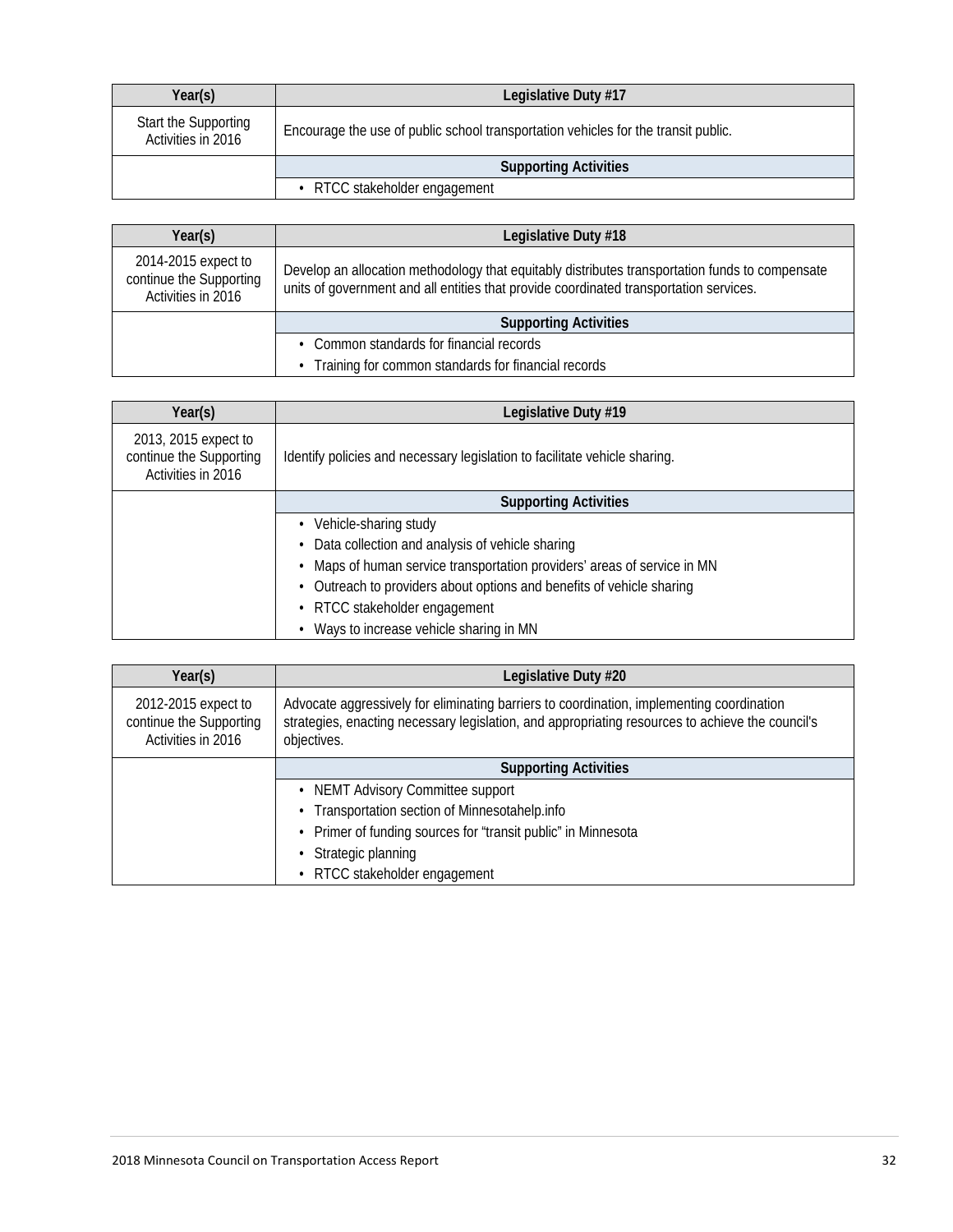# **Appendix C: MCOTA Strategic Priority Related to RTCCs**

## From **Minnesota Council on Transportation Access: Strategic Plan and Recommendations.<sup>[7](#page-32-0)</sup>**

Strategic Priority 1. Develop regional organizations to help people use statewide tools.

The recommendations below are based in large part on the stakeholder feedback from the workshops, as well as further conversations. Participants generally saw the value of the role of state agencies, suggesting the need for a statewide oversight council to help direct and coordinate all of the regional councils' efforts. They recommended that the regional councils have representatives on the state council. They recognized the need for communications among the regional councils, as well as transparency of communications and decisionmaking. MCOTA is well positioned to fulfill these duties.

- 1. Move forward with developing Regional Transportation Coordinating Councils
- 2. Create an advisory committee to MCOTA that would be made up of reps from each RTCC (8-12). This advisory committee would meet separately from MCOTA, and be invited to attend and be on the agenda of each regular MCOTA meeting.
	- a. Travel, conference call, and meeting expenses could be covered by MCOTA funds or by the RTCC administrative funds.
- 3. Host an annual dialogue for all RTCCs
- 4. Host regional workshops for each RTCC, either annually or biannually.
- 5. Develop other infrastructure to facilitate communication within and between the RTCCs (e.g., meeting and conference call space, electronic discussion group(s), collaborative website).
- 6. Provide technical assistance to RTCCs.
	- a. Mobility management training
	- b. Other specialized training
	- c. Dealing with HIPAA
- 7. Develop tools/products that could be used by RTCCs; disseminate products developed by one RTCC to the other RTCCs. These could include:
	- a. Sample by-laws and other operational guidelines
	- b. Insurance agreements
	- c. Waiver templates, examples
	- d. Other templates, such as vehicle-sharing agreements, volunteer driver program information, travel training programs, commuter programs, Linkage Line and marketing/communication materials
	- e. Best practices for council member recruitment
- 8. Assist with resolving state and federal barriers to coordination.
	- a. Funding restrictions
	- b. Privacy regulations
	- c. Insurance regulations
	- d. Legislation
	- e. Interagency conflicts
	- f. Policy
- 9. Support RTCC pilot projects such as:
	- a. Surveying customers regarding future transit innovation
	- b. Testing car sharing programs in rural areas
	- c. Testing different models for volunteer driver programs

Projects could be identified through a solicitation process, with a presentation and/or report given to MCOTA or to a regional or statewide coordination event.

<span id="page-32-0"></span> <sup>7</sup> [MCOTA Strategic Plan, June 2015. pp. 14-15.](http://www.coordinatemntransit.org/MCOTA/documents/2015ActionPlan.pdf)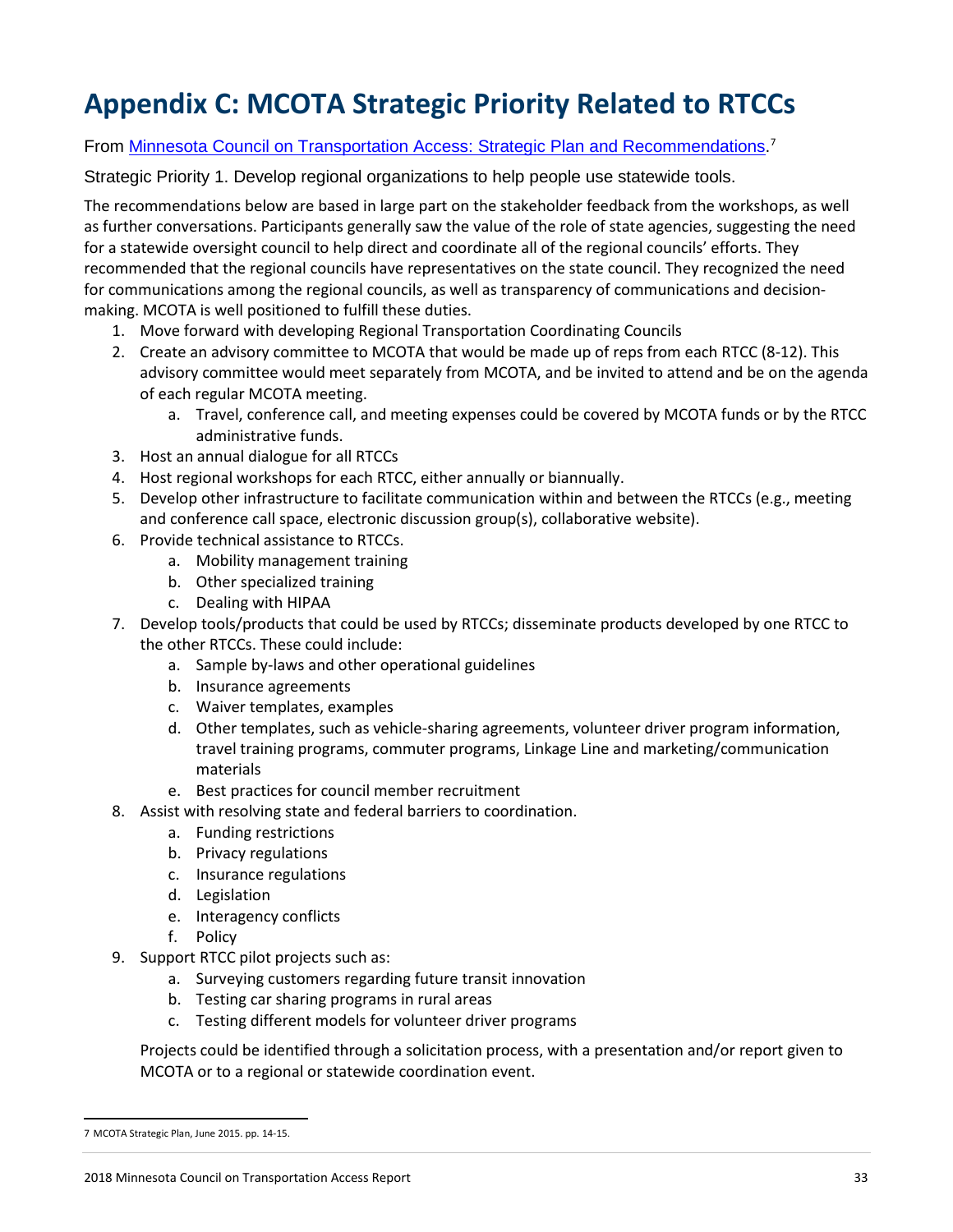- 10. With RTCC advisory committee input, develop minimum standards for outcomes/performance measures. These outcomes could include:
	- Increased ridership
	- Cost savings
	- Reduction in service gaps
	- Reduction in duplicative services
	- Fewer service denials
	- Consistent policies and practices among providers
	- Improved outreach to potential users
	- Continued success of programs that are already working well
	- Stakeholder satisfaction
	- Improved collaboration (such as ride-sharing) among members

One challenge for MCOTA is balancing state standards with local control and flexibility for innovation. Ideally, MCOTA will develop a framework and tools, define statewide outcomes, and allow flexibility for how the outcomes are accomplished at the local/regional level.